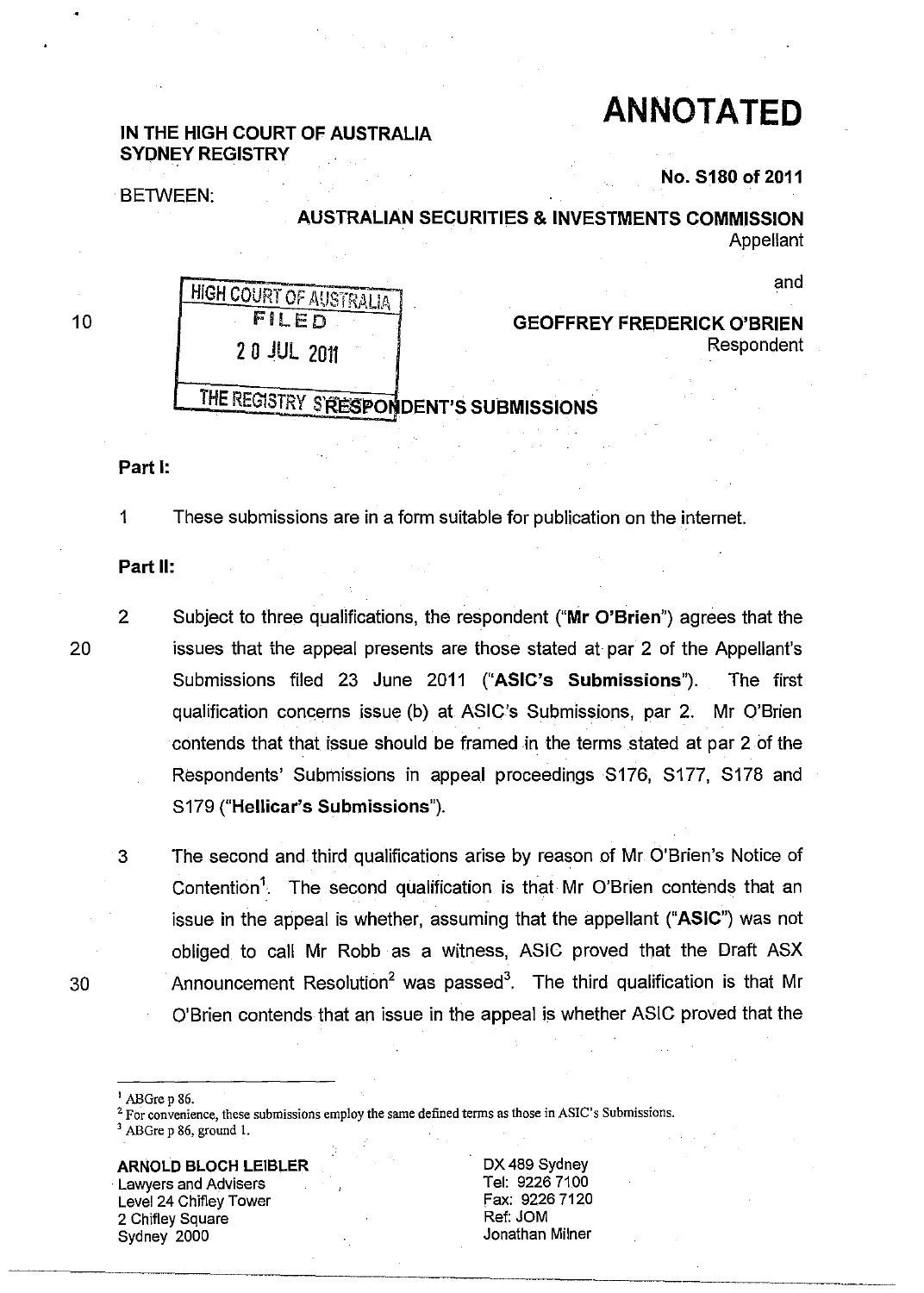Draft ASX Announcement was tabled or distributed at the February 2001 board meeting<sup>4</sup>.

#### **Part III:**

4 Mr O'Brien has considered whether any notice should be given in compliance with s 78B of the *Judiciary Act* 1903 and none is required.

**Part** IV:

5 Mr O'Brien says that ASIC's summary of material facts at ASIC's Submissions, Part V is incomplete and refers to and adopts Hellicar's Submissions, Part IV.

Part V:

10 6 Mr O'Brien accepts that the applicable legislative provisions are stated in the Appellant's Legislative Provisions filed 17 June 2011.

#### **Part VI:**

7 Given the commonality of issues in this appeal, the other appeal proceedings referred to at par 2 above and appeal proceedings S175 of 2011 ("the Terry Appeal") as well as the statement of Hayne J at the directions hearing on 13 May 2001 that parties are not to put on submissions that cover the same ground, Mr O'Brien adopts Hellicar's Submissions, pars 22 to 153 and the Respondent's Submissions in the Terry Appeal, pars 4 to 12 and 14 to 136; which include, at pars 46 to 57, submissions concerning the production of a 20 draft ASX announcement by SIL. The submissions below supplement those paragraphs of Hellicar's submissions and the Respondent's Submissions in the Terry Appeal.

8 These submissions address three issues raised in ASIC's Submissions, Part VI:

(a) the minutes of the February 2001 board meeting (ground 10 of ASIC's Notice of Appeal);

4 ABGre p 86, ground 2.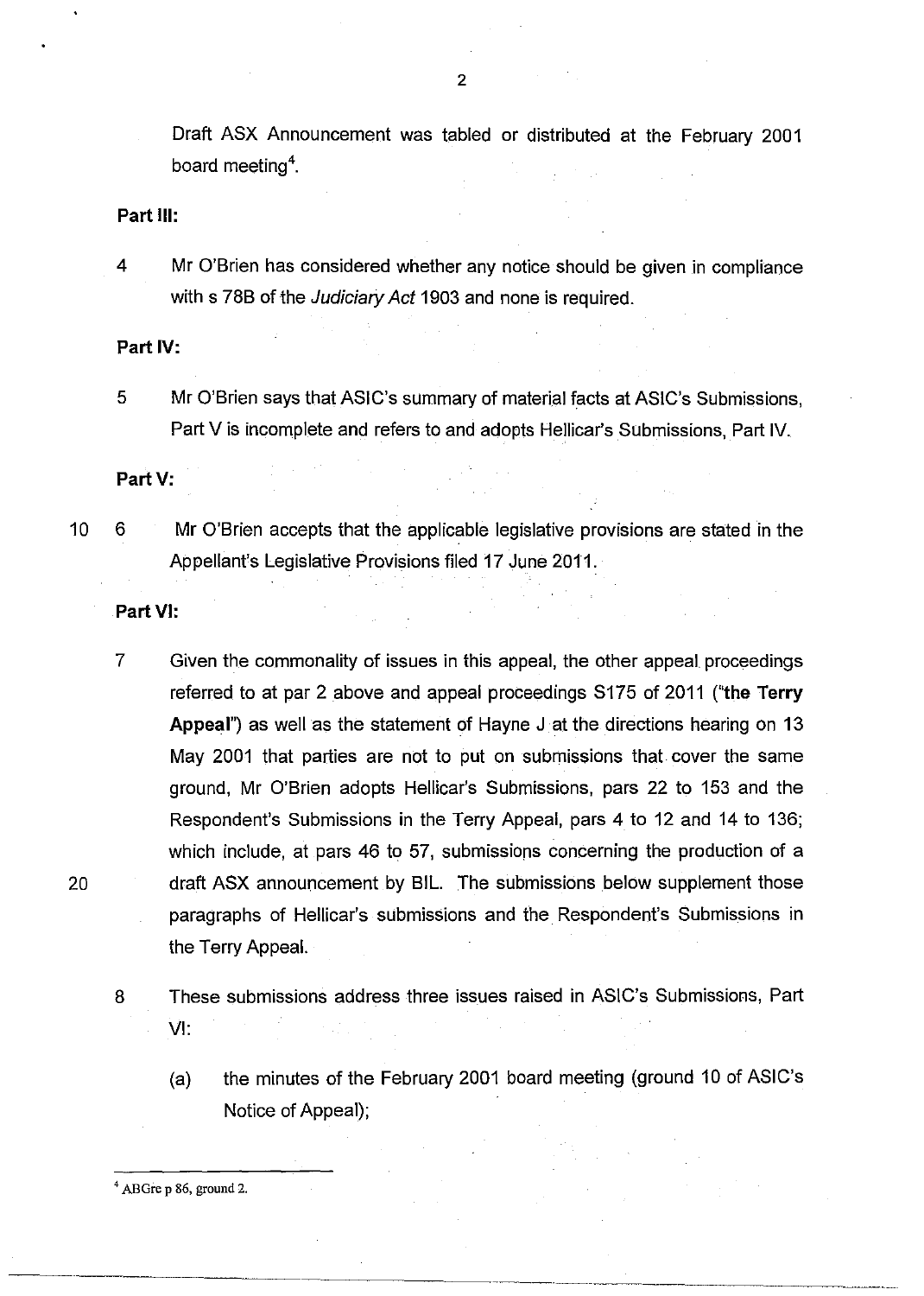- (b) changes made to the Draft ASX Announcement following the February 2001 board meeting (ground 7 of ASIC's Notice of Appeal); and
- (c) ground 12 of ASIC's Notice of Appeal (which concerns costs).

It should be noted that (a) and (b) overlap directly or indirectly with grounds 1 and 2 of Mr O'Brien's Notice of Contention.

# (a) Minutes (Ground 10 of ASIC's Notice of Appeal)

- 9 Hellicar's Submissions pars 60 to 72 address the minutes. Mr O'Brien adopts those submissions. In addition, he relies upon the submissions at pars 10 to 32 below.
- 10 10 ASIC admits that:

"The terms of the minutes as approved by the board were the foundation of [its] pleaded case."<sup>5</sup>

Given:

(a) this concession,

- (b) that no witness gave evidence that the Draft ASX Announcement Resolution was passed, and
- (c) that, apart from the February 2001 board minutes, there was no documentary evidence admitted against Mr O'Brien that proved that the Draft ASX Announcement Resolution was passed $^6$ ,

if, as Mr O'Brien contends, the minutes are unreliable, ASIC's case must fail.

11 The Court of Appeal held that the reliability and weight to be ascribed to the minutes is very much open to question<sup>7</sup>. Their Honours viewed the accuracy of the minutes with considerable reserve  $8$  and, mindful of s 140 of the

20

ABWhi p 175, lines 29 to 33 (CA [497]).

ASIC's Submissions, par 10.

<sup>6</sup> Note that the declarations given by Ms Hellicar and Messrs Brown and Gillfillan to JHlNV in September 2004 were not admitted against Mr O'Brien: see ASIC's Submissions, par 79.

<sup>8</sup> ABWhi p 259, lines 23 to 28 (CA [791]).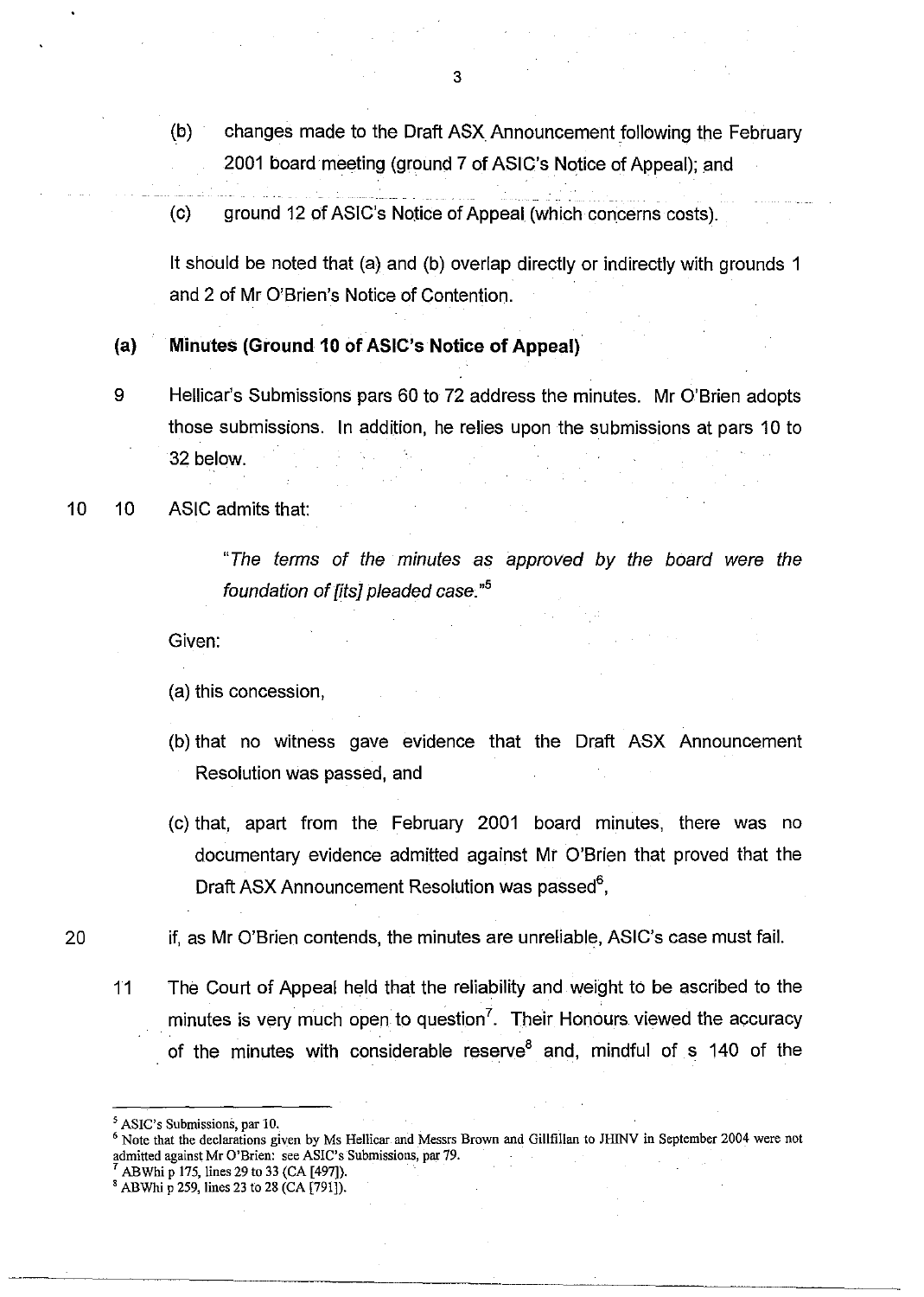Evidence Act 1995 (NSW) and Briginshaw v Briginshaw (1938) 60 CLR 336 at 362 $^9$ , concluded that ASIC failed to discharge its burden of proof $^{10}$ .

- 12 Broadly speaking, the correctness of the Court of Appeal's conclusion as to. the reliability of the minutes may be assessed by reference to two matters:
	- (a) the evolution of the minutes; and
	- (b) the inaccuracies in the minutes.

#### **The evolution of the minutes**

10

13 The Court of Appeal referred to the evolution of the minutes  $11$  and set out an abbreviated summary of the evolution of the minutes at CA  $[471]$  to  $[483]^{12}$ . A more detailed evolution of the minutes is set out at pars 14 to 27 below.

- 14 The first draft of the minutes was created well prior to the February 2001 board meeting, during the first week of February 2001, by JHIL's then solicitors, Allen, Allen & Hemsley ("Allens")<sup>13</sup>. It was sent by Mr Blanchard, of Allens, to. Mr Shafron (and copied to Mr Robb and Ms Mowat, both of Allens) by email on 7 February 2001 at 12:51 pm<sup>14</sup>. Subject to an immaterial exception  $15$ , the first draft of the minutes contained verbatim the entry under the heading "ASX **Announcement**" which appears in the signed minutes. In other words the Draft ASX Announcement Resolution was drafted in advance, and necessarily independently, of what occurred at the February 2001 board meeting.
- 20 15 The second draft of the minutes bears the date 9 February 2001<sup>16</sup>. That draft inserts two clauses in the first draft of the minutes: a clause concerning the consolidation of shares in Jsekarb (clause  $4$ )<sup>17</sup> and a clause providing for the

ABWhi pp 260 to 261 (CA [794] to [796]).

<sup>&</sup>lt;sup>10</sup> ABWhi pp 260 to 261 (CA [796]).

 $\rm^{11}$  ABWhi p 167, line 28 (CA [470]).

<sup>&</sup>lt;sup>12</sup> ABWhi pp 167 to 169.

<sup>&</sup>lt;sup>13</sup> ABBlu, Vol. 4, pp 1824 to 1829.

<sup>&</sup>lt;sup>14</sup> ABBlu, Vol. 4, p 1824; the email may have been sent on 6 February 2001 at 5:51pm (ABBlu, Vol. 4, p 1839) but nothing turns on this possibility.

<sup>&</sup>lt;sup>15</sup> The immaterial exception is that the first draft of the minutes refer to the "Chair" tabling the relevant announcement (ABBlu, VoL 4, P 1828) whereas, in the signed minutes, the word *"Chair'* is replaced with *"Chairman"* (ABBlu, VoL 5, p 2124).

<sup>16</sup> ABBlu, VoL 5, pp 1876 to 1881.

<sup>17</sup> ABBlu, VoL 5, pp 1876 to 1877.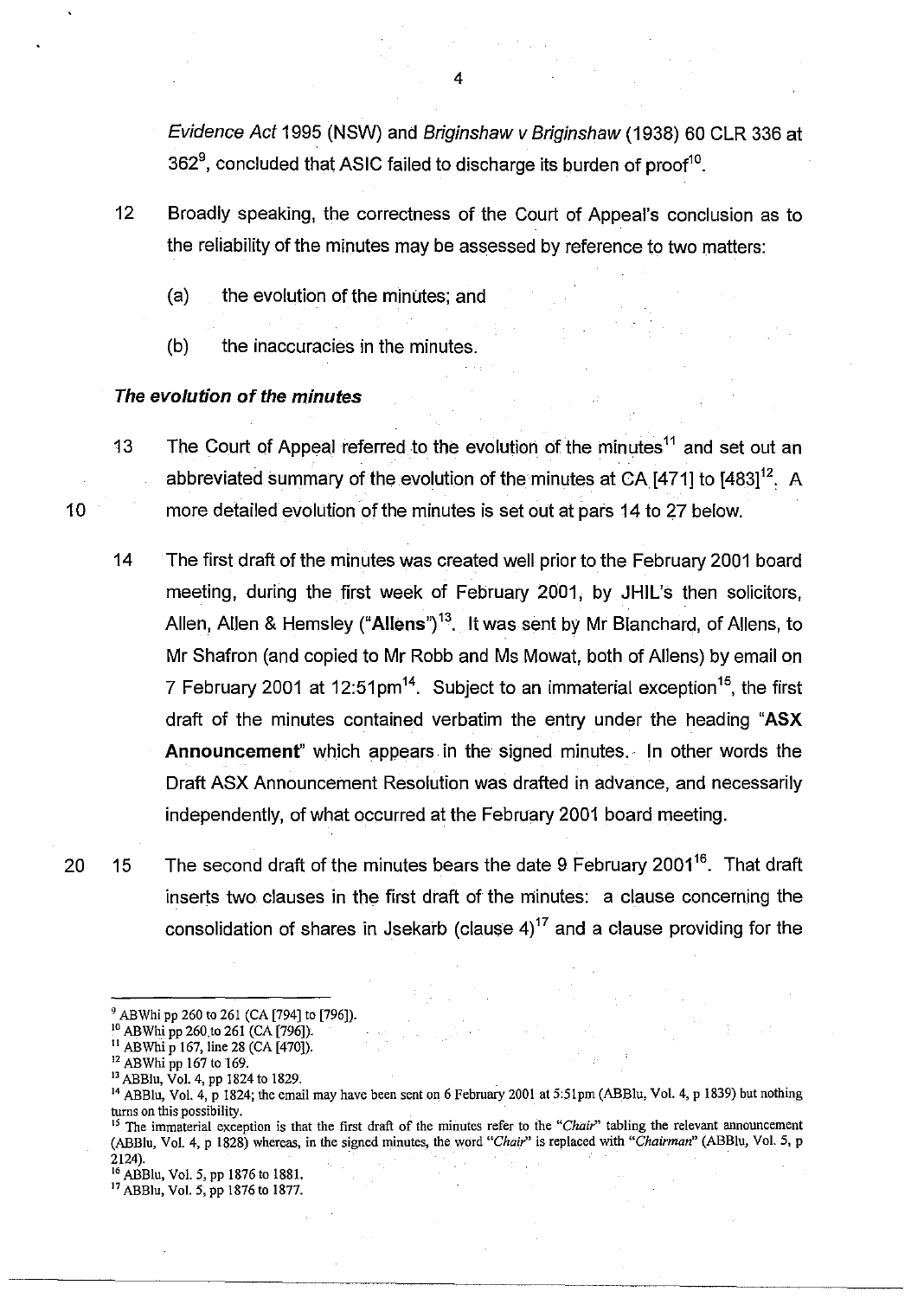ratification by JHIL of actions taken by Coy and Jsekarb (clause  $6)^{18}$ . The Draft ASX Announcement Resolution is unaltered<sup>19</sup>.

16 The third draft of the minutes is dated 13 February 2001<sup>20</sup>. It incorporates a number of changes to the second draft. Notably, the third draft is the first version of the minutes that names persons to be appointed attorneys of JHIL for the purpose of, inter alia, executing documents in connection with the establishment of the foundation<sup>21</sup>. The persons named are Messrs Macdonald, Shafron and Marchione<sup>22</sup>. This appears to follow an instruction that was given by Mr Shafron to Mr Blanchard by email on 8 February 2001 at 10 12:36pm<sup>23</sup>. The Draft ASX Announcement Resolution remains unaltered in the third draft of the minutes $^{24}$ .

17 The fourth draft of the minutes was sent by Mr Robb to Mr Shafron by email (copied to Mr Blanchard) on 14 February 2001 at 6:16am<sup>25</sup>. This draft makes several amendments to its predecessor; including, the time of the meeting is inserted as "3:00pm<sup>,26</sup>, the proposed attendees are identified<sup>27</sup> and the appointment of the three named proposed attorneys pursuant to a power of attorney is made the subject of a separate clause (clause  $9^{28}$ . The terms of the Draft ASX Announcement Resolution remain unaltered but that resolution has been moved to clause  $10^{29}$  (it was clause 9 in the third draft of the  $minutes<sup>30</sup>$ ).

18 The fifth draft of the minutes was sent by Mr Robb to Mr Shafron by email on 15 February 2001 at 8:05am<sup>31</sup>. According to the evidence, this is the form of the minutes at the time of the February 2001 board meeting. The fifth draft makes several changes to the fourth draft. Those changes include the time of

<sup>18</sup> ABBlu, Vol. 5, p 1878. <sup>19</sup> ABBlu, Vol. 5, p 1881. <sup>20</sup> ABBlu, Vol. 5, pp 1912 to 1918. <sup>21</sup> ABBlu, Vol. 5, p 1914, cl 5. <sup>22</sup> ABBlu, Vol. 5, p 1914, cl 5. <sup>23</sup> ABBlu, Vol. 4, p 1838. 24 ABBlu, Vol. 5, pp 1917 to 1918. 25 ABBlu, Vol. 5, pp 1928 to 1935. <sup>26</sup> ABBlu, Vol. 5, p 1929. <sup>27</sup> ABBlu, Vol. 5, p 1929. <sup>28</sup> ABBlu, Vol. 5, p 1935. <sup>29</sup> ABBlu, Vol. 5, p 1935. 30 ABBlu, Vol. 5, p 1917. 31 ABBlu, Vol. 5, pp *2102* to 2111.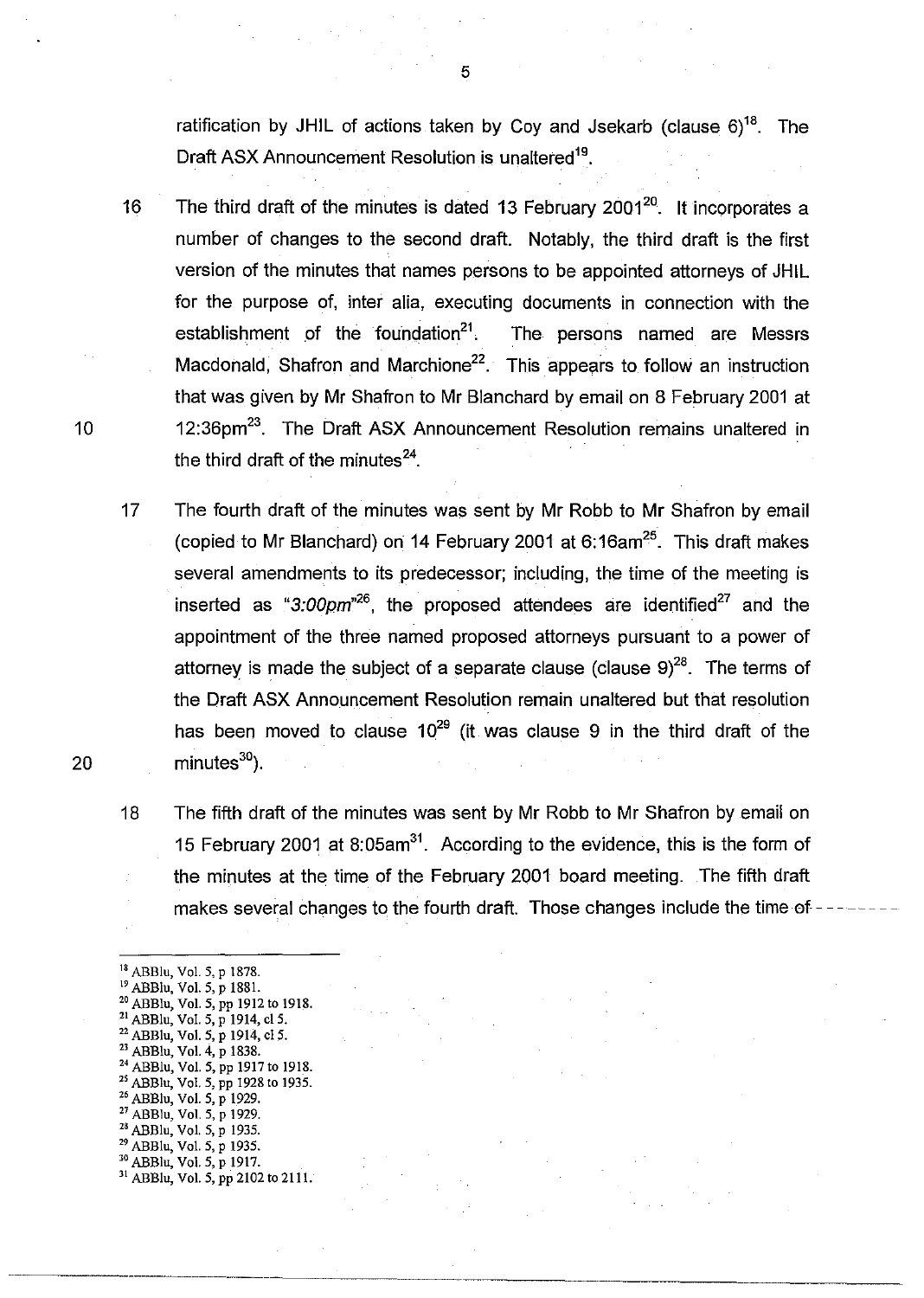the meeting changing to 10:45am<sup>32</sup>, the proposed attendees changing<sup>33</sup> and the insertion of the following entry:

"The meeting discussed the legal and financial issues concerning the amount being paid under the Indemnity, based on actuarial assessments carried out and legal advice received."<sup>34</sup>

The terms of the Draft ASX Announcement Resolution remain unaltered but that resolution has been moved to clause  $8^{35}$ .

19· The sixth draft of the minutes was sent by Mr Shafron to Mr Macdonald (copied to Mr Morley) in an email that described the attached document as 10 "Draft Feb 00 minutes" approximately five weeks after the February 2001 board meeting, on 21 March 2001 at 9:36am<sup>36</sup>. The changes to the fifth draft of the minutes made by the sixth draft of the minutes fall into three categories: formatting changes, the insertion of entries addressing matters not pertaining to the creation of the foundation and amendments to entries relating to the creation of the foundation.

20 There are two formatting changes. The first is the removal of marked-up annotations in the sixth draft. The second is that the sixth draft appears on JHIL's, as opposed to an Aliens', template.

21 So far as the insertion of entries addressing matters not pertaining to the creation of the foundation are concerned, they include the entries in the sixth draft styled "Minutes"<sup>37</sup>, "Notices"<sup>38</sup>, "Material Documents"<sup>39</sup>, "CEO's Report"<sup>40</sup>, "Australia/Asia Restructure"<sup>41</sup>, "Finance"<sup>42</sup>, "Third Quarter Report"<sup>43</sup>, "Revaluation"<sup>44</sup>, "Compliance Certificates"<sup>45</sup>, "Portfolio"<sup>46</sup>, "Deed of Cross

<sup>32</sup> ABBlu, Vol. 5, p 2103. <sup>33</sup> ABBlu, Vol. 5, p 2103. <sup>34</sup> ABBlu, Vol. 5, p 2105.  $\frac{35}{10}$  ABBlu, Vol. 5, p 2110. 36 ABBlu, Vol. 6, pp 2671 to 2679. <sup>37</sup> ABBlu, Vol. 6, p 2672. <sup>38</sup> ABBlu, Vol. 6, p 2672. <sup>39</sup> ABBlu, Vol. 6, p 2672. 40 ABBlu, Vol. 6, P 2672. 41 ABBlu, Vol. 6, p 2672. 42 ABBlu, Vol. 6, p 2673. 43 ABBlu, Vol. 6, p 2673. 44 ABBlu, Vol. 6, P 2673. 45 ABBlu, Vol. 6, P 2673.

6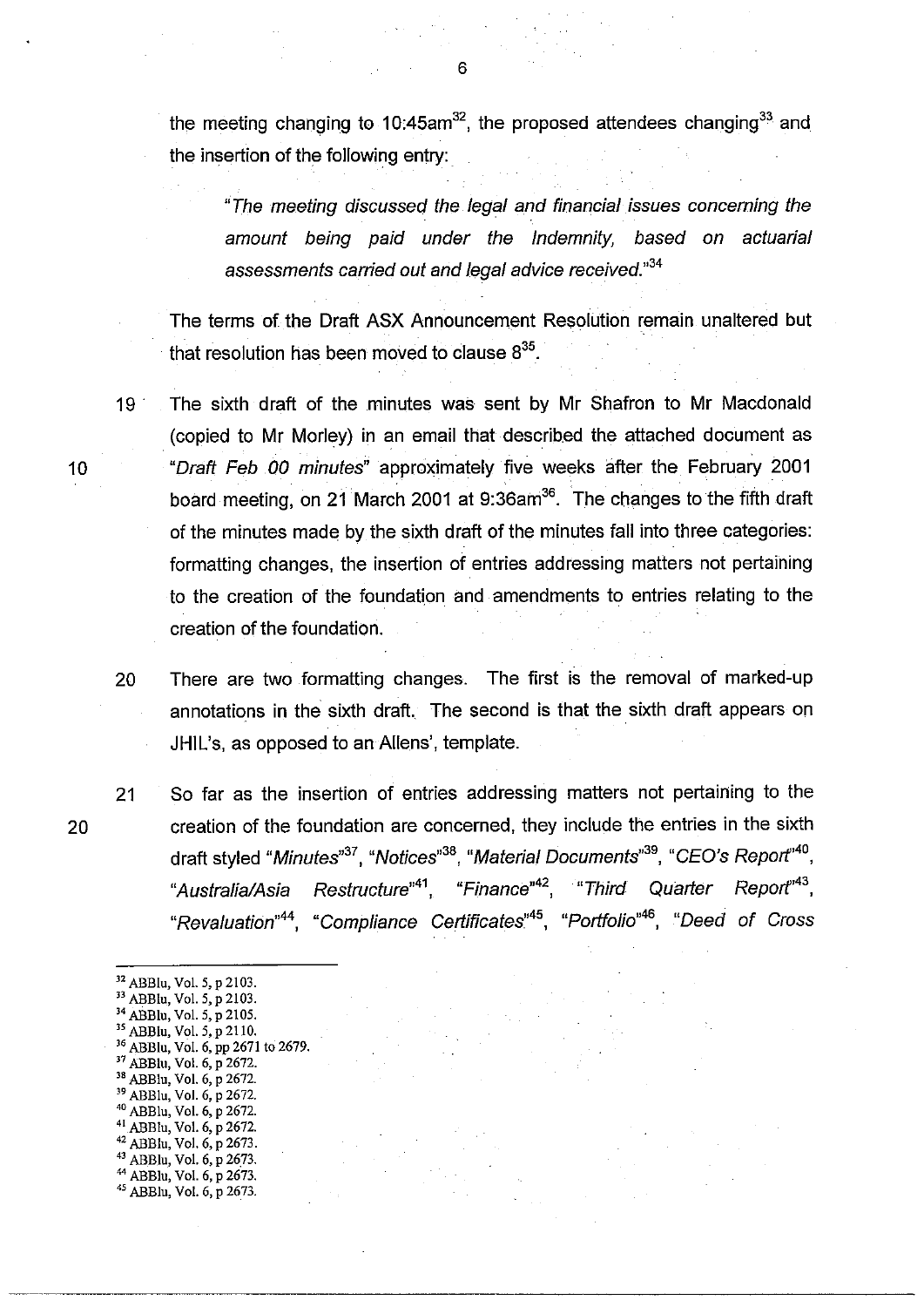Guarantee<sup>"47</sup>, "Asbestos Litigation<sup>"48</sup>, "Market, Broker and Shareholder Reports<sup>49</sup>, "Environment Health & Safety<sup>50</sup> and "Next Meeting<sup>151</sup>. Seven of these entries do not accurately record events at the February 2001 board meeting. The respects in which the entries are incorrect are addressed below<sup>52</sup>.

22 The third category of changes to the fifth draft of the minutes made by the sixth draft of the minutes is amendments to entries relating to the creation of the foundation. There are six material amendments: the insertion into the draft minutes for the first time of statements to the effect that JHIL will pay Coy and 10 **Jsekarb a net present value of AUS\$65 million pursuant to the terms of a** Deed of Indemnity<sup>53</sup>; the insertion of a statement that the Chairman tabled legal advice from Mr J L B Allsop SC dated 14 February 2001<sup>54</sup>; the insertion of a statement that the Chairman tabled a financial model which indicated that there was likely to be a surplus of funds in the foundation group when available assets, likely earnings rates, likely future claims and costs were considered<sup>55</sup>; the deletion of an entry recording, and a resolution ratifying, the consolidation of Jsekarb's issued ordinary shares into one share<sup>56</sup>; the deletion of a resolution that JHIL execute a contract for litigation services between JHIL, Coy and Litigation Management Systems Pty Ltd<sup>57</sup>; 20 amendments to the clause headed "Power **of** Attorney" to the effect that a fourth person, Mr Guy Jarvi, was appointed an attorney of JHIL and that the Chairman noted that Messrs Marchione and Jarvi would be specifically instructed not to execute any documents on behalf of JHIL without the express consent of Mr Macdonald or Mr Shafron<sup>58</sup>. Two of the six material amendments are inaccurate. These inaccuracies are addressed below<sup>59</sup>.

<sup>46</sup> ABBlu, Vol. 6, p 2679. <sup>41</sup>ABBlu, Vol. 6, P 2679. 48 ABBlu, Vol. 6, p 2679. <sup>49</sup>ABBlu, Vol. 6, p 2679. <sup>50</sup> ABBlu, Vol. 6, p 2679. <sup>51</sup> ABBlu, Vol. 6, p 2679. <sup>52</sup> See subpars 30(e), 30(f), 30(g), 30(h), 30(i), 30(j) and 30(k) below. 53 ABBlu, Vol. 6, pp 2674 and 2676. 54 ABBlu, Vol. 6, p 2674. <sup>55</sup> ABBlu, Vol. 6, p 2674.<br><sup>56</sup> cf ABBlu, Vol. 5, p 2105.

<sup>57</sup> cf ABBlu, Vol. 5, p 2109.

<sup>58</sup> ABBlu. Vol. 6. P 2679.

 $59$  See subpars 30(a), 30(b), 30(c) and 30(d) below.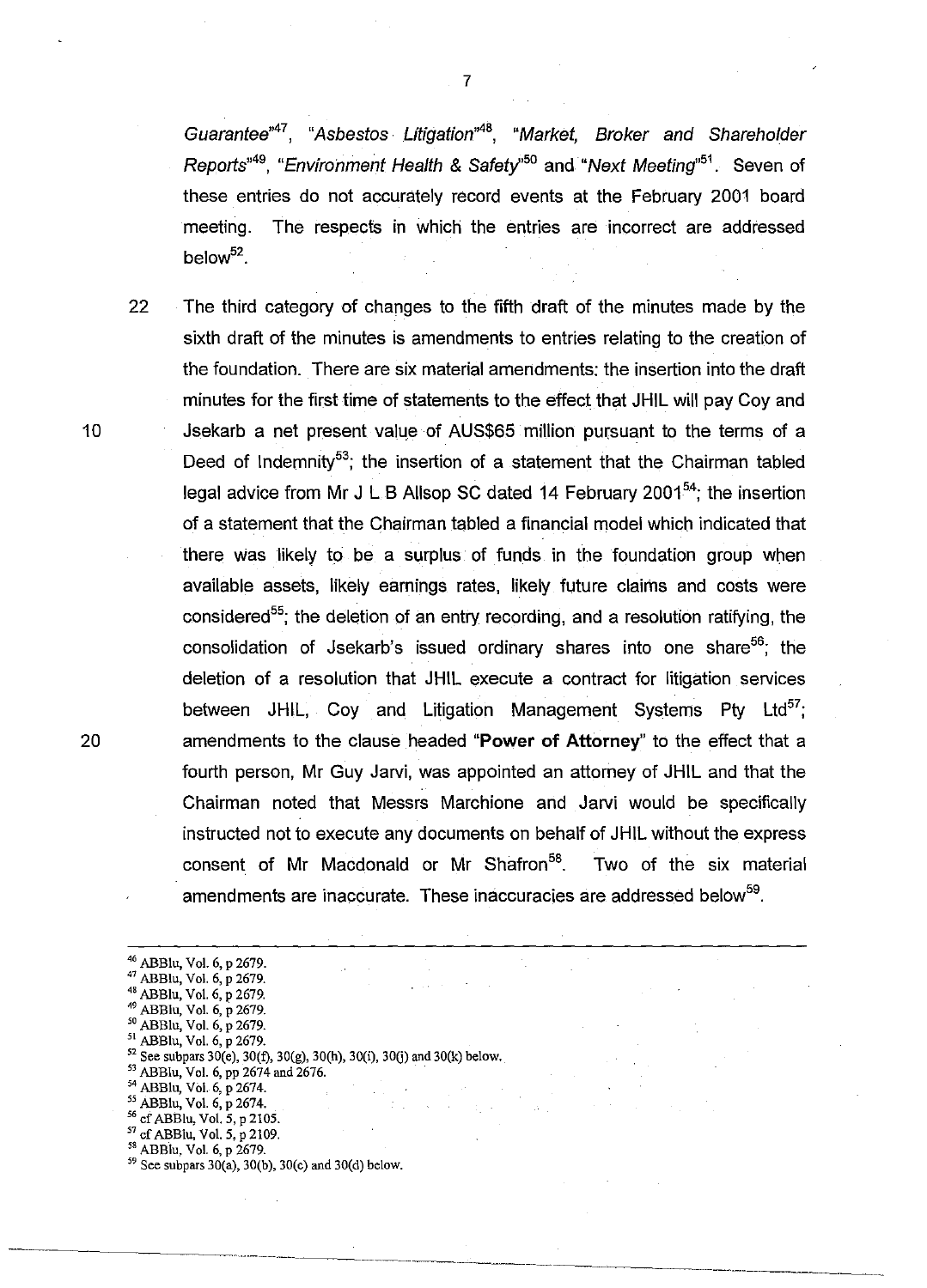- 23 The sixth draft of the minutes amends the entry styled "ASX Announcement" in one respect: "Chairman" replaces "Chair<sup>,60</sup>. This is the only amendment to the text of that entry that was ever made. Contrary to ASIC's Submissions par 87, the fact that the amendment was made does not suggest that the person who made it turned his or her mind to, or made inquiries about, the events at the February 2001 board meeting in relation to an ASX announcement concerning the establishment of the foundation prior to preparing, or when he or she prepared, the sixth draft of the minutes. This is because the same amendment as that made under the heading "ASX Announcemenf' is made throughout the sixth draft of the minutes. The word "Chair'appears thirty-one times in the fifth draft of the minutes. In the sixth draft of the minutes "Chair" has been replaced with "Chairman" twenty-four times, five references to "Chair" have been deleted and two references to "Chair" remain<sup>61</sup>; the retention of the latter two references was presumably an oversight. Thus, the only change made to the entry headed "ASX Announcement" subsequent to its drafting on or before 7 February 2001 $62$  was a stylistic change. In other words, the probabilities are that, like the first to fifth drafts of the minutes (all of which predate the February 2001 board meeting), the entry in the sixth draft of the minutes styled "ASX Announcement" was prepared without regard to
- 24 Subject to three amendments, the draft of the minutes in the April board papers $63$  is in the same form as the sixth draft of the minutes. The only material amendment is the insertion, in the former draft, of Mr Terry as a director attendee at the February 2001 board meeting<sup>64</sup>. The other two amendments are not substantive<sup>65</sup>.

what occurred at the February 2001 board meeting.

25 The April board papers were sent to Mr O'Brien by email on 27 March 2001<sup>66</sup>. They are one hundred and thirty-eight pages long<sup>67</sup>. The draft minutes of the

10

- <sup>66</sup> ABBlu, Vol. 6, pp 2686 to 2824.
- 67 ABBIll, Vol. 6, pp 2687 to 2824.

<sup>60</sup> ABBlu, Vol. 6, P 2679.

<sup>&</sup>lt;sup>61</sup> See ABBlu, Vol. 6, p 2677 under the heading "Shareholding in Coy".

<sup>62</sup> See par 14 above.

<sup>&</sup>lt;sup>63</sup> ABBlu, Vol. 6, pp 2580 to 2587.

<sup>64</sup> ABBlu, Vol. 6, p 2580; cf ABBlu; Vol. 6, p 2672.

<sup>&</sup>lt;sup>65</sup> There is a formatting change in the entry styled "Establishment of the Foundation and Coy and Jsekarb Separation" (ABBlu, Vol. 6, p 2583; cf ABBlu, Vol. 6, p 2675) and the insertion of "a" in the first line of the entry styled "Amendments" to the Constitutions of Coy and Jsekarb" (ABBlll, Vol. 6, p2583; cf ABBlu, Vol. 6, P 2675).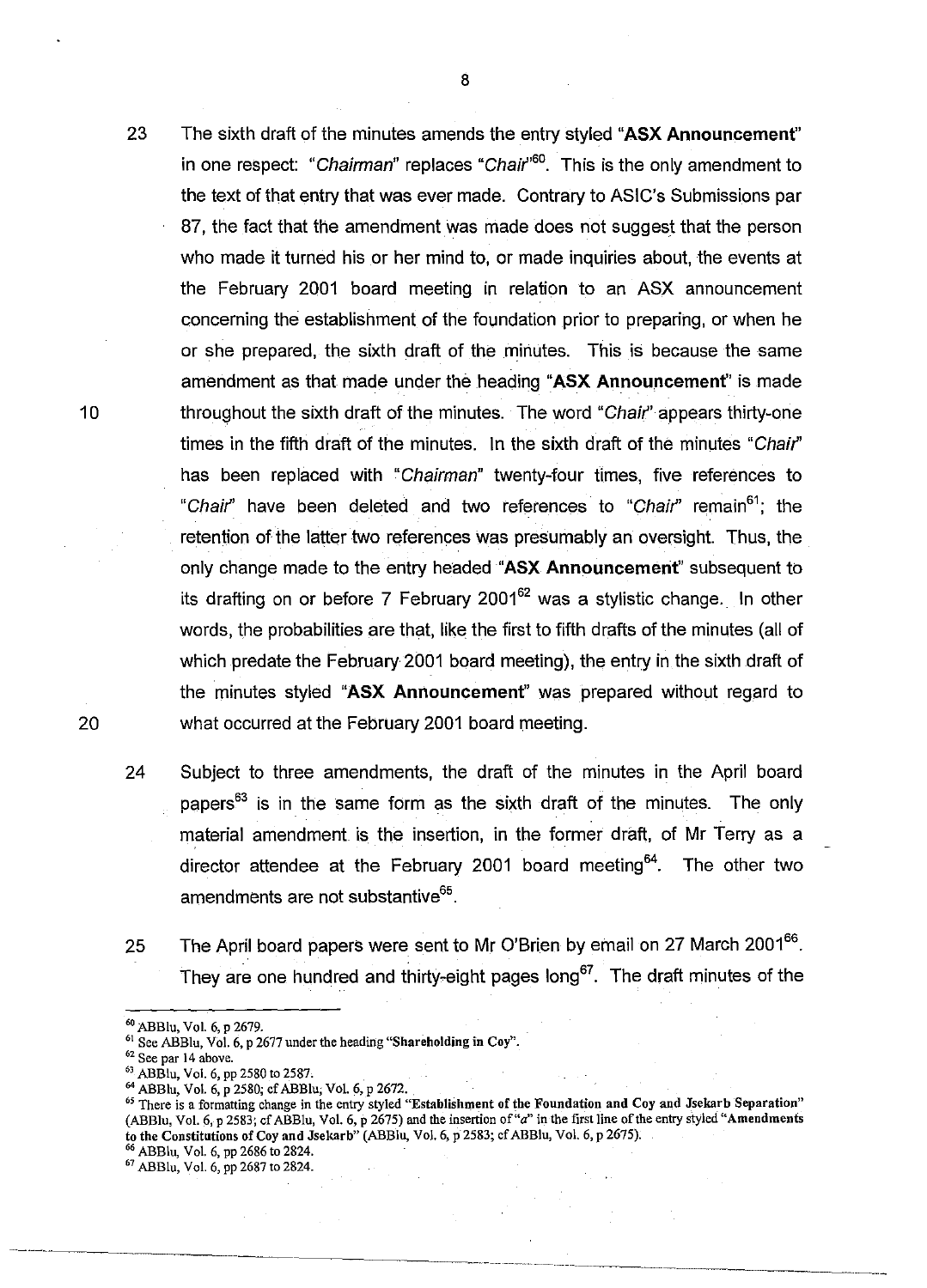February 2001 board meeting comprise eight of those pages. According to the minutes of the meeting of directors of JHIL held on 3 and 4 April 2001, at that meeting the board of JHIL confirmed that the minutes of the meeting of directors held on 15 February 2001 were a correct record<sup>68</sup>. Assuming the accuracy of the minutes of the April board meeting, the minutes of the 15 February 2001 meeting that the directors confirmed on 3 or 4 April 2001 were presumably the draft minutes of the February 2001 board meeting included in the April board papers<sup>69</sup>. Significantly, such confirmation occurred six and an half weeks after the February 2001 board meeting.

10 26 It is unclear when Mr McGregor signed the minutes. However, he did not sign the minutes prior to 7 April 2001<sup>70</sup>; that is, in excess of seven weeks after the February 2001 board meeting.

27 The evolution of the minutes recounted above prompts several. observations. First, the first to fifth drafts of the minutes recorded nothing other than the beliefs of solicitors at Aliens. as to what might occur at the then upcoming February 2001 board meeting; Secondly, each of those drafts included the Draft ASX Announcement Resolution. Thirdly, together with much of that portion of the minutes concerning the establishment of the foundation, the Draft ASX Announcement Resolution as recorded in the minutes was not 20 materially amended after the February 2001 board meeting. Fourthly, there is no evidence that Mr Shafron, the person responsible for the preparation of the minutes subsequent to the February 2001 board meeting, made any note of substance as to what occurred at the meeting<sup>71</sup>. Fifthly, notwithstanding that the fifth draft of the minutes was emailed by Mr Robb to Mr Shafron on the morning of, but prior to, the February 2001 board meeting, there is no evidence of anyone attending to the amendment or further preparation of the draft minutes during an ensuing period of almost five weeks. Sixthly, the draft of the minutes provided to the directors of JHIL for their consideration and

70 See ABBIll, Vol. 7, P 2865.

<sup>&</sup>lt;sup>68</sup> ABBlu, Vol. 7, p 2839.

<sup>&</sup>lt;sup>69</sup> There is no evidence of any other draft minutes of the February 2001 board meeting being provided to the directors of JHIL prior to or at the April board meeting.

 $71$  The only evidence of notes made by Mr Shafron presumably at, or at about the time of, the February 2001 board meeting concerning what occurred at the meeting is the handwritten notations on two documents to the effect that they were tabled at the meeting: a copy of the Twelfth Cashflow Model (see ABBlu, Vol. 5, p 2311) and a copy of the advice of Mr Allsop SC dated 14 February 2001 (see ABBlu, Vol. 5, p 2177).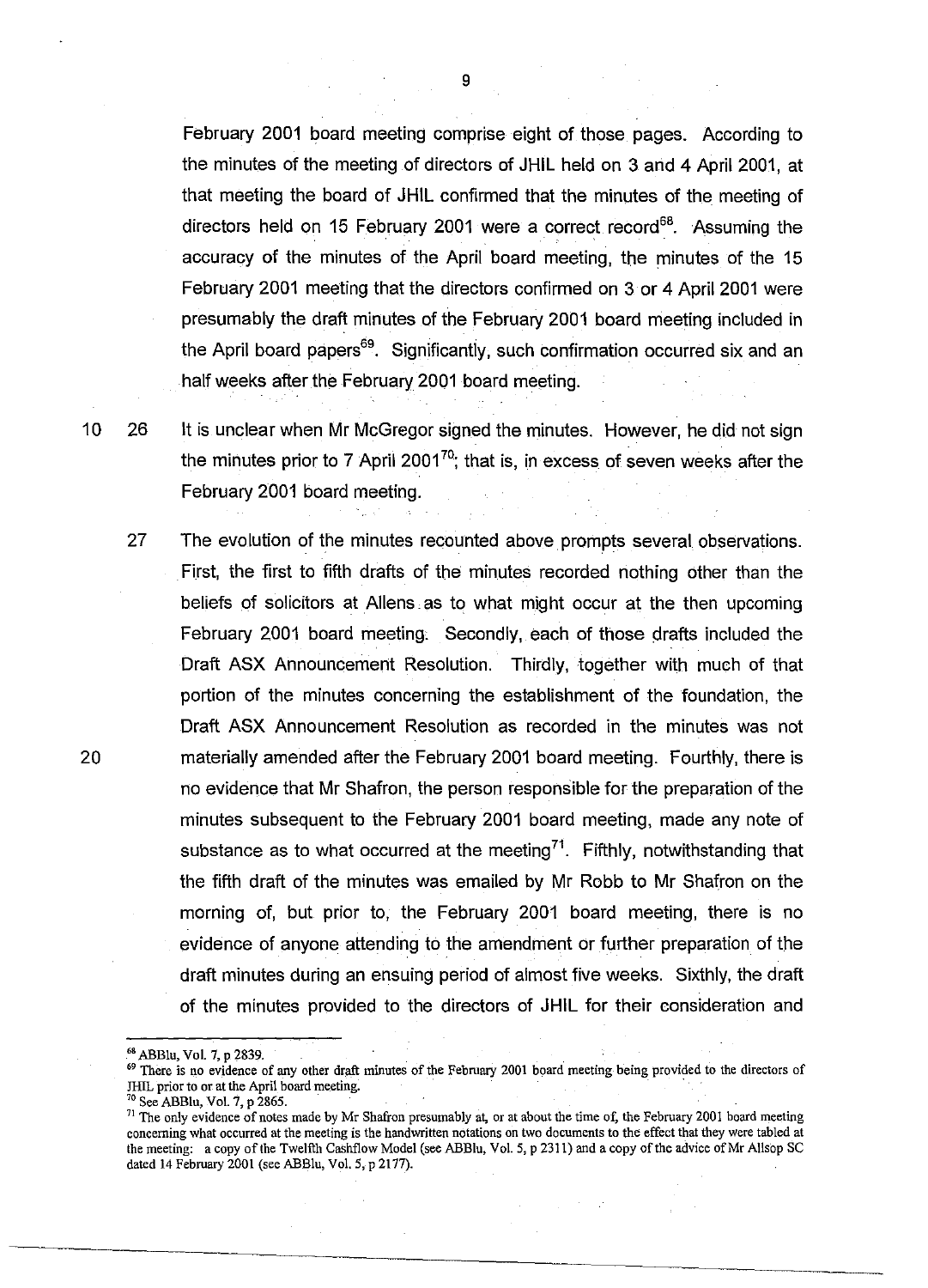approval was not provided to them for consideration as a stand-alone eight page document; it was interspersed with a mass of other documentation. Seventhly, a material period of time (not less than six and an half weeks) elapsed between the February 2001 board meeting and both the directors' approval of the draft minutes of that meeting and Mr McGregor signing the minutes.

# **The Inaccuracies in the minutes**

28 The Court of Appeal referred<sup>72</sup> to a selection of the eleven inaccuracies in the minutes found by the trial judge<sup>73</sup>, found errors in the trial judge's reasons 10 concerning the inaccuracies<sup>74</sup> and held that some of the inaccuracies were significant<sup>75</sup>. Their Honours also referred to evidence and submissions concerning inaccuracies in the minutes that were not referred to by the trial  $i$ udge<sup>76</sup>.

29 ASIC submits that "the 'errors'. that were. established in relation to the minutes were trivia<sup>r<sup>77</sup>. This is an ambitious submission. Its force (if any) should be</sup> assessed in the context of all of the inaccuracies in the minutes (only some of which are identified in ASIC's document styled "Appellant's Annotated minutes of JHIL Board Meeting of 15 February 2001" ("ASIC's Annotated Minutes")) and the circumstances pertaining to those inaccurate entries.

### 20 30 The inaccurate entries in the minutes were as follows:

(a) the statement that **JHIL** "proposes to ... pay to Coy and Jsekarb A\$65 million net present value pursuant to a Deed of Indemnity<sup> $n$ 8</sup> is incorrect. The trial judge held that this statement was inaccurate because "A\$65million" should have read "A\$72million"<sup>79</sup>. The Court of Appeal held that it was a significant inaccuracy $^{80}$ .

so ABWhi P 173, line 39 (CA [492]).

<sup>72</sup> ABWhi pp 172 to 174 (CA [489] to [495]).

 $^{73}$  ABRed, Vol. 2, pp 723 to 725 (LJ [1207] to [1219]).

<sup>&</sup>lt;sup>74</sup> ABWhi p 171, lines 30 to 41 (CA [485]); p 173, lines 30 to 41 (CA [491] and [492]); see also p 174, lines 24 to 34 (CA [494]).

<sup>&</sup>lt;sup>75</sup> ABWhi p 173, lines 39 to 41 (CA [492]); see also CA [494].

<sup>&</sup>lt;sup>76</sup> ABWhi p 174, lines 34 to 49 (CA [495]).

<sup>77</sup> ASIC's Submissions, par 88.

<sup>78</sup>ABBlu, Vol. 5, P 2120D.

<sup>79</sup> ABRed, Vol. 2, pp 723R and 724K (LJ [1207] and [1211]).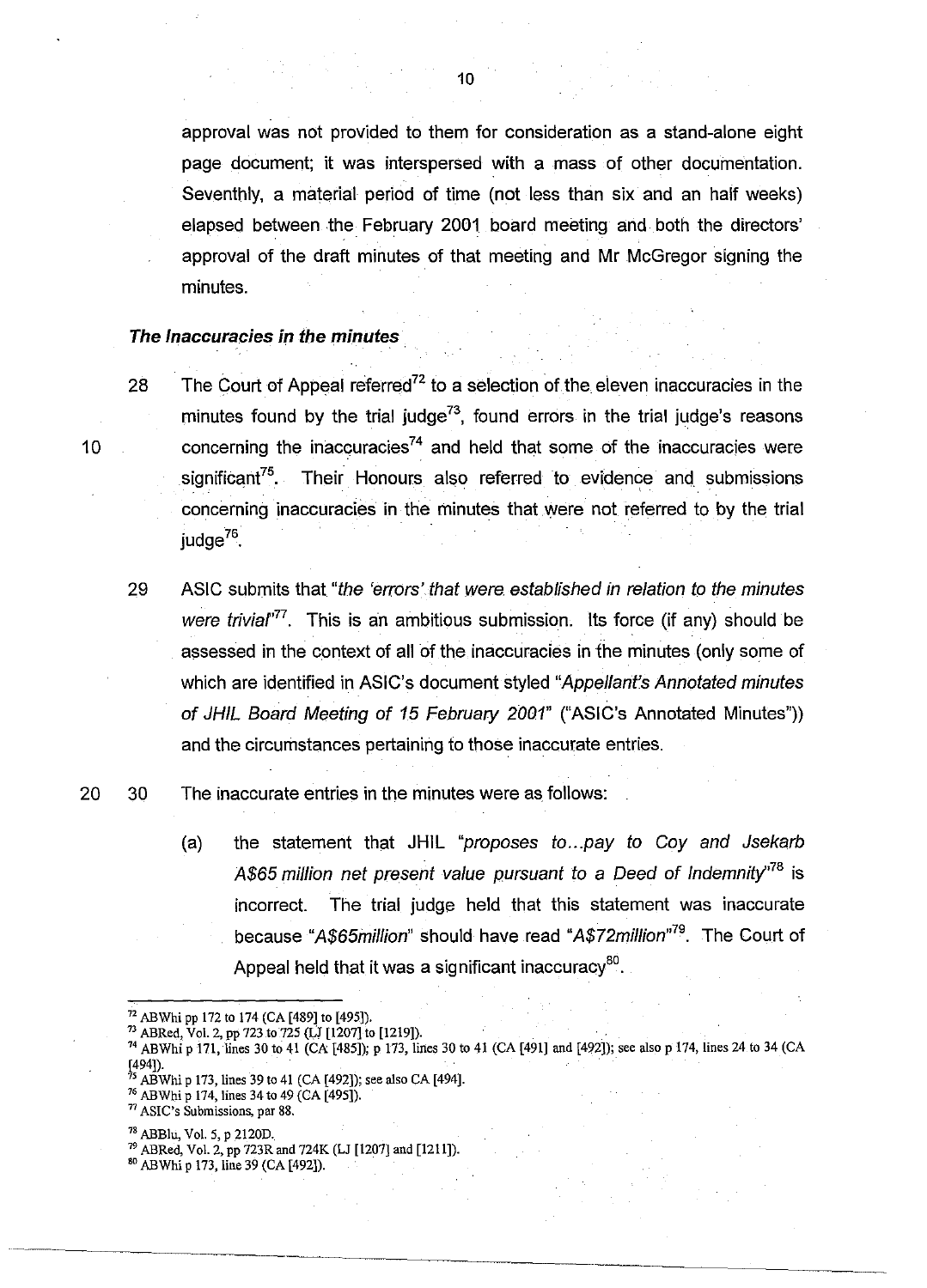The Court of Appeal was correct: each of the cashflow model provided to the JHIL directors, the presentation slides, the oral presentation of Mr Morley by reference to both the cashflow model and the presentation slides and the oral presentation given by Mr Shafron relating to payments to be made by JHIL under the DOCI placed a net present value of AUS\$72 million, not AUS\$65 million, on those payments<sup>81</sup>. In other words, there was no foundation in the documents or oral information provided to the directors at the February 2001 board meeting for the "A\$65 million" reference in the minutes; Mr Harman, ASIC's witness, so testified<sup>82</sup>. For this reason, as well as the fact that \$7 million is no trivial sum, the inaccuracy in the minutes was significant; .

(b) similarly, the statement that "[t]he Directors considered the Indemnity to be in the best interests of the Company as the Directors regard the amount of A\$65 million (net present value) to be fair value for the legal and commercial certainty that results from receiving the benefit of the Indemnity and to better facilitate the Coy and Jsekarb Separation<sup>,83</sup> is incorrect<sup>84</sup>. There was no discussion at the February 2001 board meeting about indemnity payments with a \$65 million net present value<sup>85</sup>;

(c) the statement, under the heading "Power of Attorney", that "[t]he Chairman tabled a power of attorney which appointed Messrs Peter Macdonald, Peter Shafron, Ms Joanne Marchione and Mr Guy Jarvi severally as attorneys for the Company<sup>86</sup> is incorrect. The trial judge so found<sup>87</sup>. The Court of Appeal referred to the inaccuracies in the

<sup>83</sup> ABBlu, Vol. 5, p 2122G to I.

10

<sup>&</sup>lt;sup>81</sup> See ABBla, Vol. 1, pp 70 to 74 (Mr Harman's oral evidence at T 239/30-243/23); ABBla, Vol. 3, pp 1009 to 1011 (Mr Morley's oral evidence at T 1699/16-1701/4); *ABBlu, Vol.* 5, pp 2114 to 2115 and 2311 to 2314 (the Twelfth Cashflow Model); ABBlu, Vol. 5, pp 2262, 2263 and 2267 (the February 2001 board meeting slide presentation); ABBlu, Vol. 12, p 5654V to 5660Q (Statement of Evidence of Phillip Morley, pars 476 to *509).* 

<sup>82</sup> See ABBla, Vol. I, pp 70 to 74 (Mr Harman's oral evidence at T *239/30-243123).* 

<sup>84</sup> See the references at footnotes 80 to 83 above.

<sup>85</sup> See ABBIa, Vol. I, P 73 (T *242/2-6).* 

<sup>86</sup> ABBlu, Vol. 5, p 2124L to M.

<sup>&</sup>lt;sup>87</sup> ABRed, Vol. 2, p 724F to J (LJ [1210]).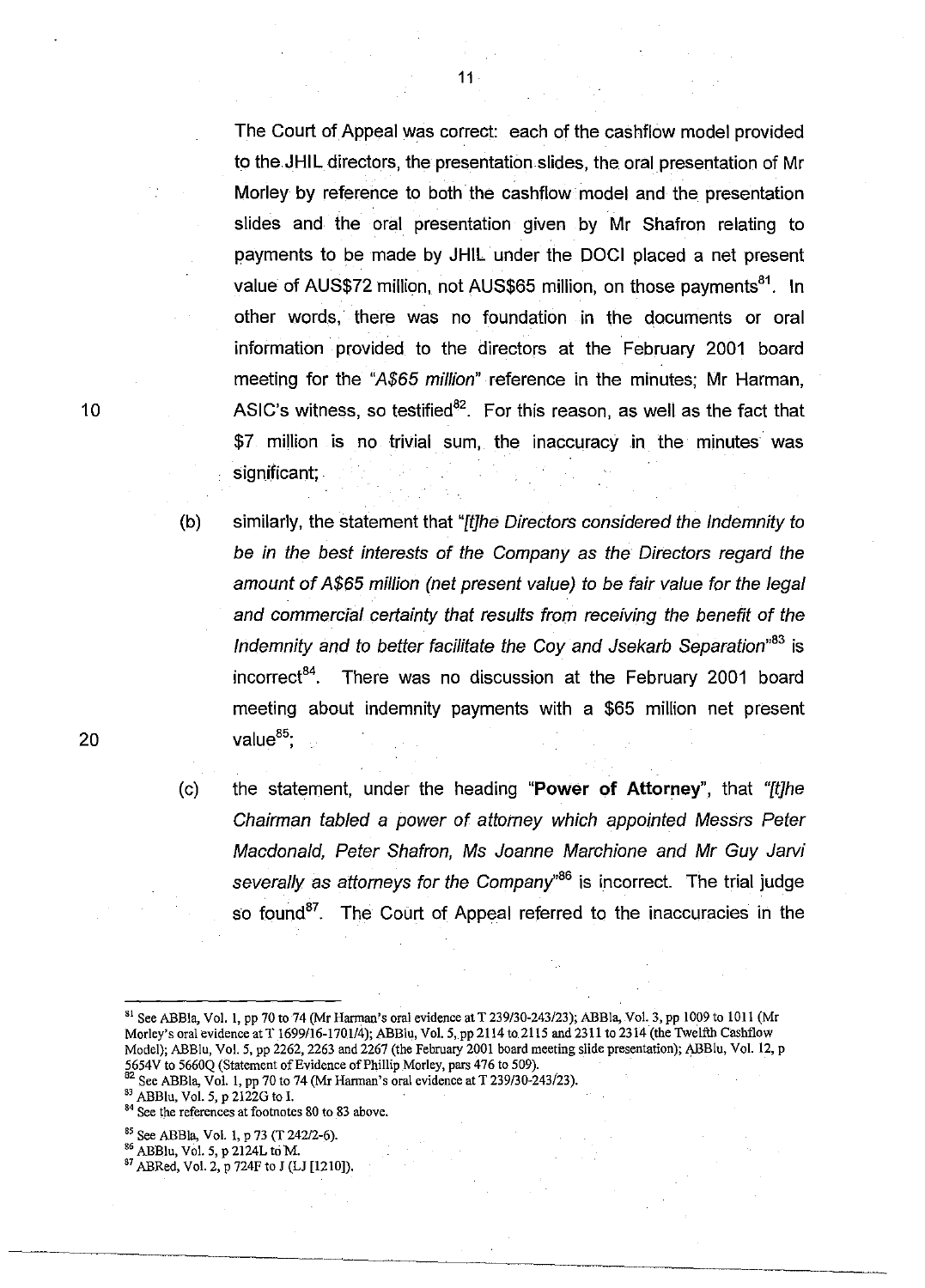minutes detailed by the trial judge<sup>88</sup> but did not otherwise refer to this finding.

Far from being trivial, the inaccuracy in the minutes the subject of this finding is significant not merely because of its subject matter but also because, at the time of the February 2001 board meeting, Mr Jarvi was not a proposed appointee under the relevant power of attorney<sup>89</sup>.

On 8 February 2001 Mr Shafron emailed Mr Blanchard (and copied Mr Robb) asking Aliens to draft a power of attorney appointing Messrs Macdonald, Shafron and Marchione as attorneys "in connection with the transaction<sup>,90</sup>. Mr Blanchard delegated this task to another solicitor at Allens, Ms Mowat<sup>91</sup>. On 14 February 2001 at 8:07pm Ms Mowat sent a draft power of attorney to Mr Alan Kneeshaw, at JHIL, by email (copied to Mr Robb)<sup>92</sup>. The draft provided for the appointment as attorneys of Messrs Macdonald, Shafron and Marchione but not Mr Jarvi<sup>93</sup>. At 9:04pm on 14 February 2001, and at Mr Kneeshaw's request, Ms Mowat sent the draft power of attorney to Mr Shafron (again, Mr Robb was copied) $94$ .

At the time of the February 2001 board meeting the power of attorney was in the form prepared by Ms Mowat and sent to Messrs Kneeshaw, Shafron and Robb on 14 February 2001. Mr Jarvi was not a proposed attorney. This changed on the evening of 15 February 2001, at Aliens' offices, prior to Mr Don Cameron signing the document<sup>95</sup>. The signed power of attorney appointed Mr Jarvi, as well as each of Messrs Macdonald, Shafron and Marchione, as an attorney<sup>96</sup>. Owing to the fact that the directors of JHIL had not authorised the appointment of Mr Jarvi at the February 2001· board meeting, the April board papers

88 ABWhi p 173 line 35 (CA [492]).

96 ABBlu, Vol. 5, p 2194.

10

S9 ABBla, Vol. 3, pp 1007 and 1010 (Mr Morley's oral evidence at T *1697/34-43* and T 1700/28-33).

<sup>&</sup>lt;sup>90</sup> ABBlu, Vol. 4, p 1838P to Q.

<sup>&</sup>lt;sup>91</sup> ABBlu, Vol. 4, p 1838E to F.

<sup>&</sup>lt;sup>92</sup> ABBlu, Vol. 5, pp 2019 and 2024 to 2028.

<sup>&</sup>lt;sup>93</sup> ABBlu, Vol. 5, p 2026I to M.

<sup>94</sup>ABBlu, Vol. 5, pp 2035 to 2040.

<sup>95</sup> ABBlu, Vol. 12, pp 5279 to 5283 (Outline of Evidence of Donald Ewen Cameron, pars 132-148); ABBlu, Vol. 5, pp 2192 to 2196 (Power of Attorney dated 15 February 2001).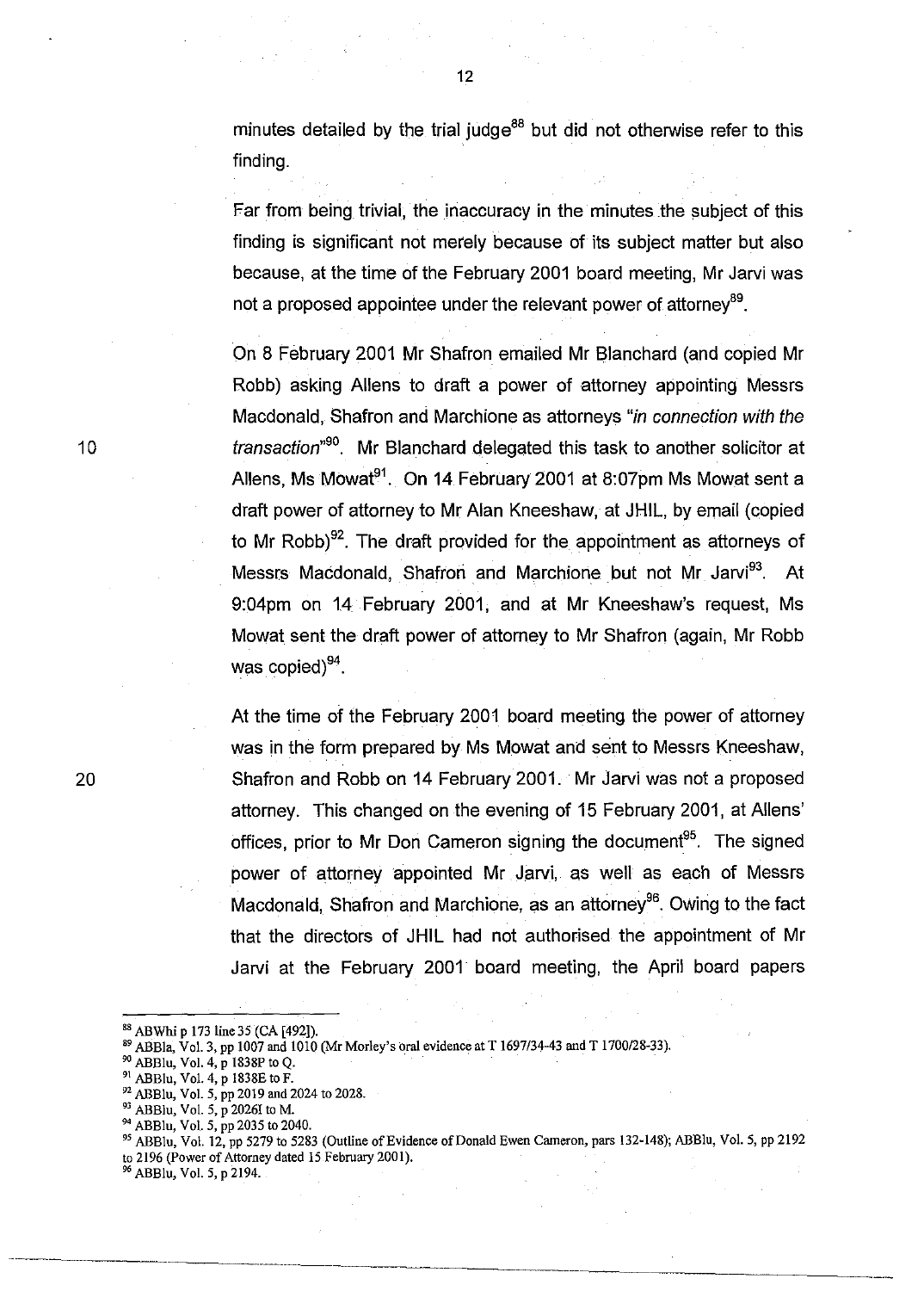contained a request of the directors "to note and ratify the execution of' the executed power of attorney<sup>97</sup>. The execution of the document, which appointed Mr Jarvi as an attorney, was noted in the minutes of the April board meeting<sup>98</sup>

(d) similarly, the statement, also under the heading "Power **of** Attorney", that "filhe Chairman noted that Ms Marchione and Mr Jarvi would be specifically instructed not to execute any documents on behalf of the Company without the express consent of Mr Macdonald or Mr Shafron<sup>,99</sup> is incorrect. ASIC's Annotated Minutes do not identify this inaccuracy in the minutes. It is significant for the reasons set out at subpar (c) above. It should also be observed that the signed power of attorney<sup>100</sup> does not contain the qualification on the powers of Messrs Marchione and Jarvi referred to in the minutes and extracted above. Hence, contrary to the minutes, it is highly improbable that the Chairman noted the qualification at the February 2001 board meeting;

(e) the entry in the minutes, styled "Portfolio"<sup>101</sup>, stating that "[t]he Board approved Mr Macdonald continuing to explore strategic options for the Gypsum business<sup> $n^{102}$ </sup> is incorrect. As the trial judge found, the board of JHIL had decided to adopt a strategy to commence a process for the sale of JHIL's gypsum business, not the continued exploration of strategic options for the business<sup>103</sup>. This was a significant decision for JHIL $104$ . It had the potential to impact positively upon the company's price earnings ratio and share price<sup>105</sup>. To provide some perspective: as at February 2001, the company hoped to achieve a sale price for its

10

<sup>&</sup>lt;sup>97</sup> ABBlu, Vol. 6, p 2590.

<sup>&</sup>lt;sup>98</sup> ABBlu, Vol. 7, p 28390 to P; see also ABBla, Vol. 3, p 1007L to P (T 1697/22-29).

 $^{99}$  ABBlu, Vol. 5, p 2124N.

ABBlu, Vol. 5, pp 2192 to 2196.

<sup>101</sup> ABBlu, VoL 5, p 2125C to D.

<sup>&</sup>lt;sup>102</sup> ABBlu, Vol. 5, p 2125C to D.

<sup>&</sup>lt;sup>103</sup> ABRed, Vol. 2, p 725N to P (LJ [1218]); see also ABBla, Vol. 3, pp 1032L to W (T 1722/22-44) and 1034M to 1035O (T 1724/23-1725/39).. . .

See ABBlu, Vol. 12, pp 5553L to 5554L (Statement of Peter Wilcox, pars 114 to 115); ABBla, Vol. 3, pp 1032L to 10350 (Mr Morley's oral evidence at T 1722122 to 1725/28),

<sup>&</sup>lt;sup>105</sup> ABBlu, Vol. 12, pp 5553R to 5554D (Statement of Peter Wilcox, par 114).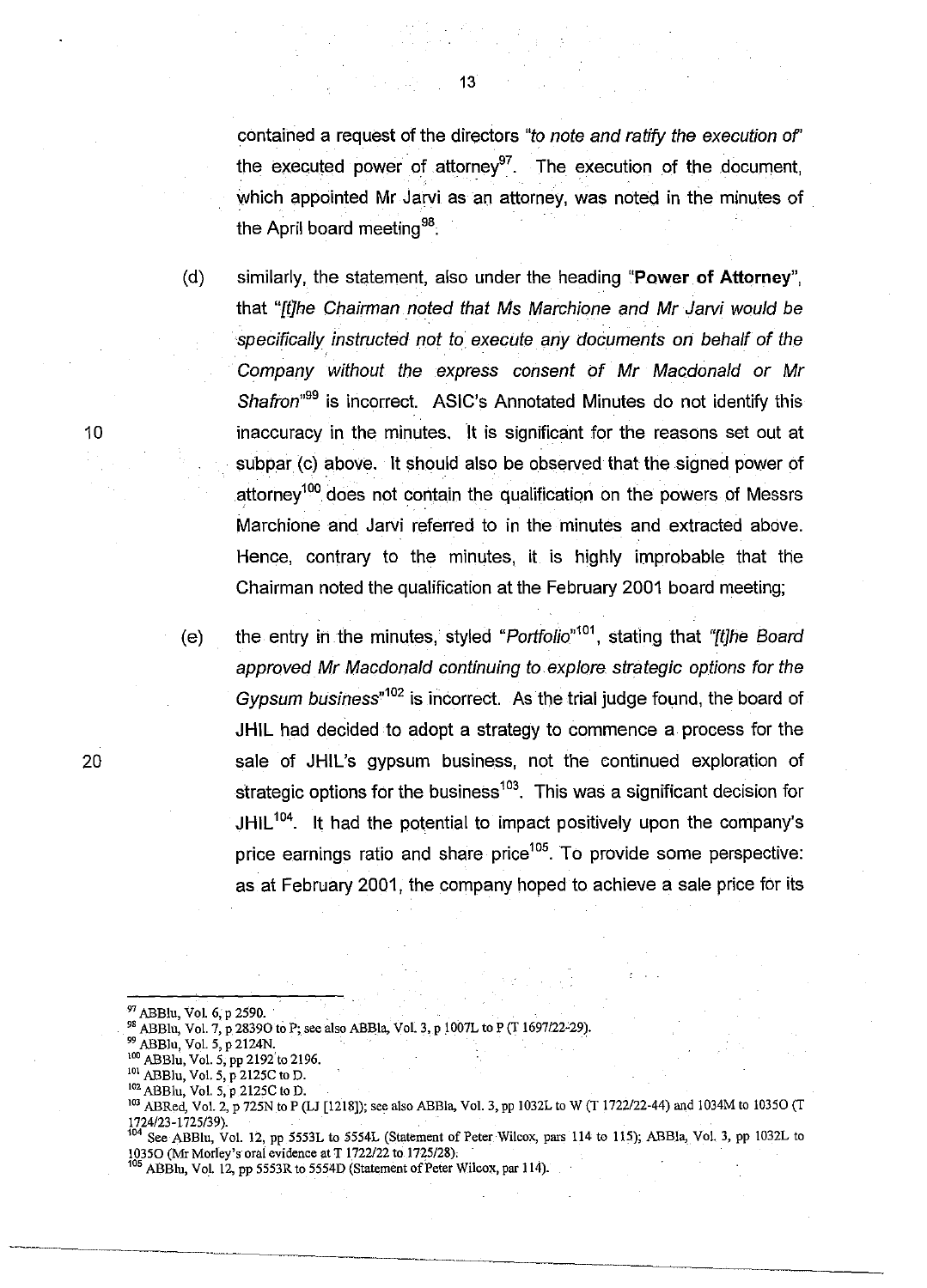gypsum business of about US\$550 million<sup>106</sup> and, as at 31 December 2000, its total assets were  $A$1,826.6$  million<sup>107</sup>.

. Apart from the abovementioned general reference by the Court of Appeal to the trial judge's findings of inaccuracies in the minutes, the Court of Appeal did not refer to this particular inaccuracy;

(f) as the trial judge held<sup>108</sup>, the statement that " $[aj]$  substantial shareholders notice dated 28 February *2001* for Merrill Lynch Investment Managers was noted" is incorrect<sup>109</sup>. This inaccurate entry was made notwithstanding that the "notice" post dates the February 2001 board meeting, the notice contained in the February board papers is dated 29 December 2000<sup>110</sup> and the notice contained in the April board papers is dated 28 February 2001 $^{111}$ ;

(g) the trial judge held that the record in the minutes that Sir Llewellyn Edwards retired from the February 2001 board meeting <sup>112</sup> prior to, rather than following, the business concerning "Material Documents"<sup>113</sup> taking place is incorrect<sup>114</sup>. This was one of seven errors described by his Honour as "rescheduling errors"<sup>115</sup>. The Court of Appeal did not refer to each of the rescheduling errors but did refer to them collectively and found that they were significant<sup>116</sup>. Their significance lies in the fact that individually and collectively they belie the accuracy of the minutes. It is no answer to this proposition to assert, as ASIC does, that the rescheduling errors are qualitatively different to other errors $117$ . Either the minutes accurately record. what occurred at the February 2001 board meeting or they do not. The existence of the rescheduling

 $10\degree$  ABBlu, Vol. 4, pp 1645R and 1646G. <sup>107</sup> ABBlu, Vol. 4, p 1527T. <sup>108</sup> ABRed, Vol. 2, p 724M to N (LJ [1212]). 109 ABBlu, Vol. 5, p 2118J. 110 ABBlu, Vol. 4, pp 1448 to 1449. 111 ABBlu, Vol. 6, pp 2588 to 2589. 112 ABBlu, Vol. 5, p 2118Q. 113 ABBlu, Vol. 5, P 2118R. 114 ABRed, Vol. 2, p 124R to U (LJ [1213]). 115 ABRed, Vol. 2, p 725T (Ll [1220])  $116$  ABWhi p 173 lines 39 to 41 (CA [492]). 117 See ASIC's Submissions, par 89.

14

20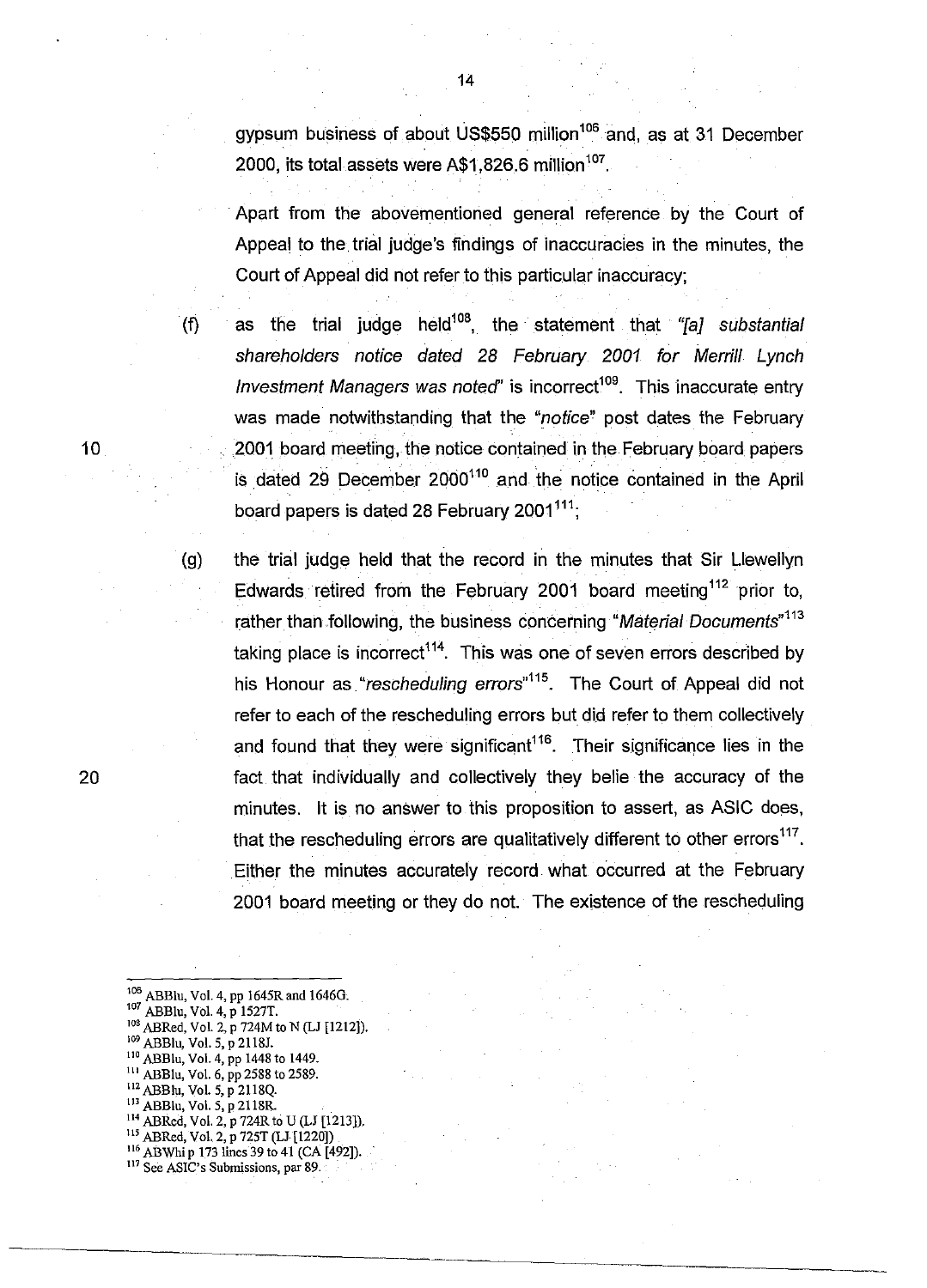errors, and the number of them, strongly suggests that the minutes do not accurately record what occurred at the meeting;

- $(h)$  the trial judge found that the record in the minutes of the business styled "CEO's Report<sup>118</sup> taking place prior to Messrs Baxter, Harman, Wilson, Sweetman, Cameron and Robb joining the meeting  $119$  is incorrect<sup>120</sup>. This was a rescheduling error;
- (i) the trial judge found that the record in the minUtes that the business styled "Australia/Asia Restructure"<sup>121</sup> took place prior to, rather than following, the business concerning Project Green<sup>122</sup> is incorrect<sup>123</sup>. This was a rescheduling error;
- $(i)$ the trial judge found that the record in the minutes that the business styled "Finance"<sup>124</sup> took place prior to, rather than following, the business concerning Project Green<sup>125</sup> is incorrect<sup>126</sup>. This was a rescheduling error;
- (k) the record in the minutes that the directors of **JHIL** resolved "that the media release and MO&A [both relating to JHIL's third quarter results] be approved subject to changes discussed by the Board, and that the Secretary be and is hereby authorised to arrange for their release" is most likely incorrect at least so far as it relates to "the media release<sup> $n_{127}$ </sup>. Notwithstanding submissions to this effect to the trial judge and the Court of Appeal<sup>128</sup>, neither the trial judge nor the Court of Appeal made a finding as to the accuracy or inaccuracy of this entry in the mjnutes; presumably this explains why it is not identified as an error in ASIC's Annotated Minutes.

<sup>118</sup> ABBlu, Vol. 5, p 2118S. <sup>119</sup> ABBlu, Vol. 5, p 2119D. 120 ABRed, Vol. 2, pp 724V to 725C (LJ [1214]).  $121$  ABBlu, Vol. 5, p 2118V. <sup>122</sup> ABBlu, Vol. 5, pp 2119Q to 2124U.  $123$  ABRed, Vol. 2, pp 724P to R (LJ [1213]). <sup>124</sup> ABBlu, Vol. 5, p 2119B to D. 125 ABBlu, Vol. 5, pp 2119Q to 2124U. <sup>126</sup> ABRed, Vol. 2, pp 724P to R (LJ [1213]).

- <sup>127</sup> ABBlu, Vol. 5, p 2119L.
- 128 ABOra, Vol. I, p 354G to H.

15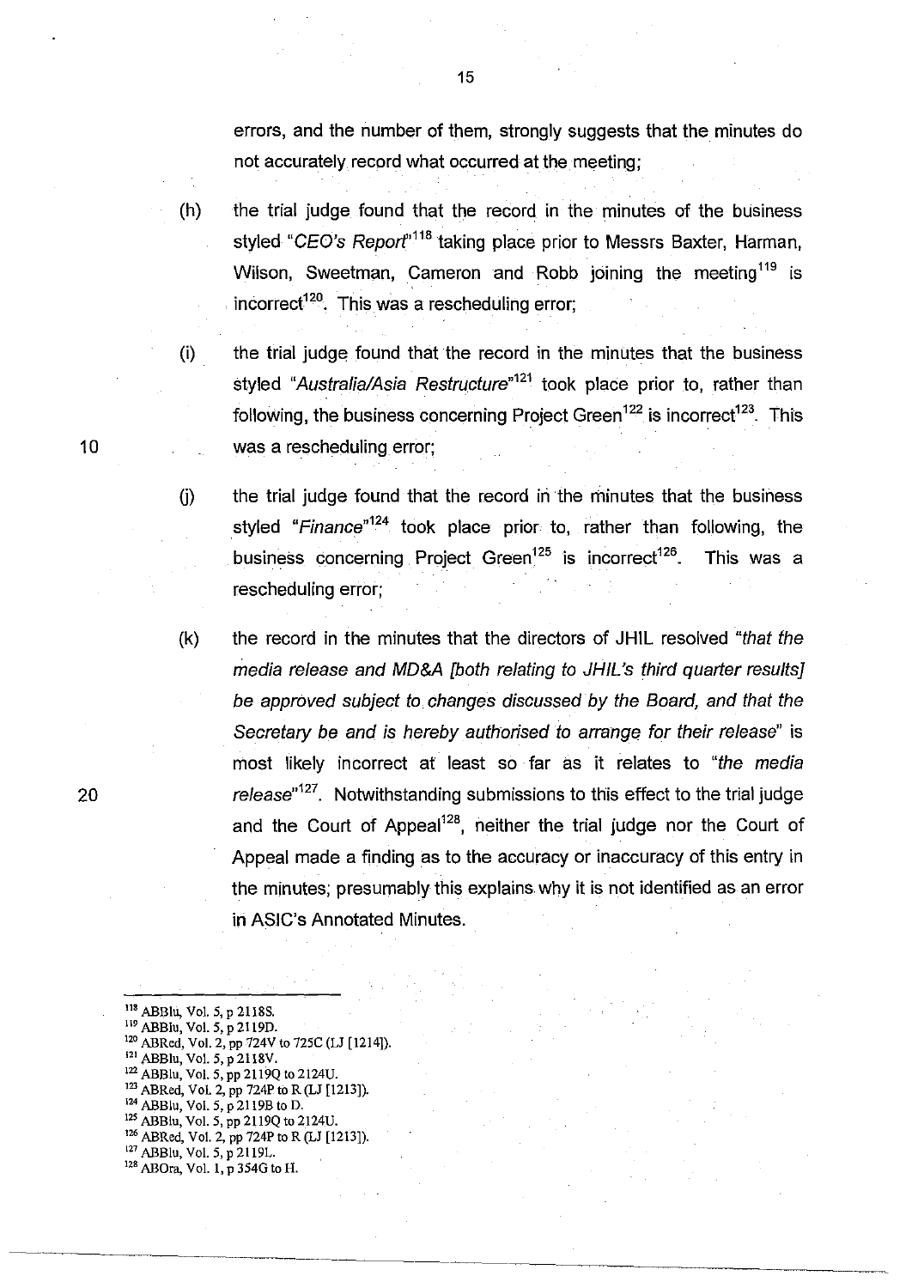A six page media release styled "Lower Gypsum Prices Impact 3rd Quarter Profit" was issued by JHIL on 16 February 2001<sup>129</sup>. However, it was not included in the February board papers<sup>130</sup>. Mr Baxter had no recollection of either taking it to the February 2001 board meeting or it being the subject of a resolution at the meeting  $131$ . It was not a document that Mr Baxter was drafting on either 14 or 15 February 2001 and there is no draft of the document in evidence. There is no evidence that it was distributed to the. directors of JHIL prior to or at the February 2001 board meeting. Nor is there evidence from any witness who attended the meeting that it was the subject of discussion at the meeting. In all of these circumstances, whilst the likelihood that a resolution was passed approving the third quarter results media release is low, the probability that such a release was approved "subject to changes discussed by the Board<sup> $n132$ </sup> is negligible;

- (I) the fact that the minutes do not record that the JHIL directors approved the continuation by JHIL management of preparations for the restructuring of the JHIL Group of companies for board approval in May 2001 reflects an inaccuracy in the minutes by omission<sup>133</sup>. The trial judge so held<sup>134</sup>. The Court of Appeal did not separately address this 20 finding;
	- (m) contrary to the minutes, the chairman did not present the proposal to establish the foundation. The proposal was presented in detail, by reference to slides, by Messrs Shafron, Morley and Baxter<sup>135</sup>. Submissions to this effect were made to the trial judge and the Court of Appeal<sup>136</sup>. Neither the trial judge nor the Court of Appeal made a finding with respect to this error. It is omitted from ASIC's Annotated Minutes;
	- 129 ABBlu, Vol. 6, pp 2390 to 2395.

- 134 ABRed, Vol. 2, p 725R (LJ [1219]).
- $135$  ABBlu, Vol. 12, p 5546H to J (Statement of Peter Willcox, subpar 105(a)).
- 136 ABOra, Vol. 1, p.354G to H.

<sup>130</sup> ABBlu, Vol. 4, pp 1439 to 1684.

<sup>&</sup>lt;sup>131</sup> ABBla Vol. 1, pp 399E to 400K (T 791/7-792/20).

<sup>&</sup>lt;sup>132</sup> ABBlu, Vol. 5, p 2119L.

<sup>133</sup> ABBla, Vol. 3, pp 1035U to !036M (T 1725/41-1726/47).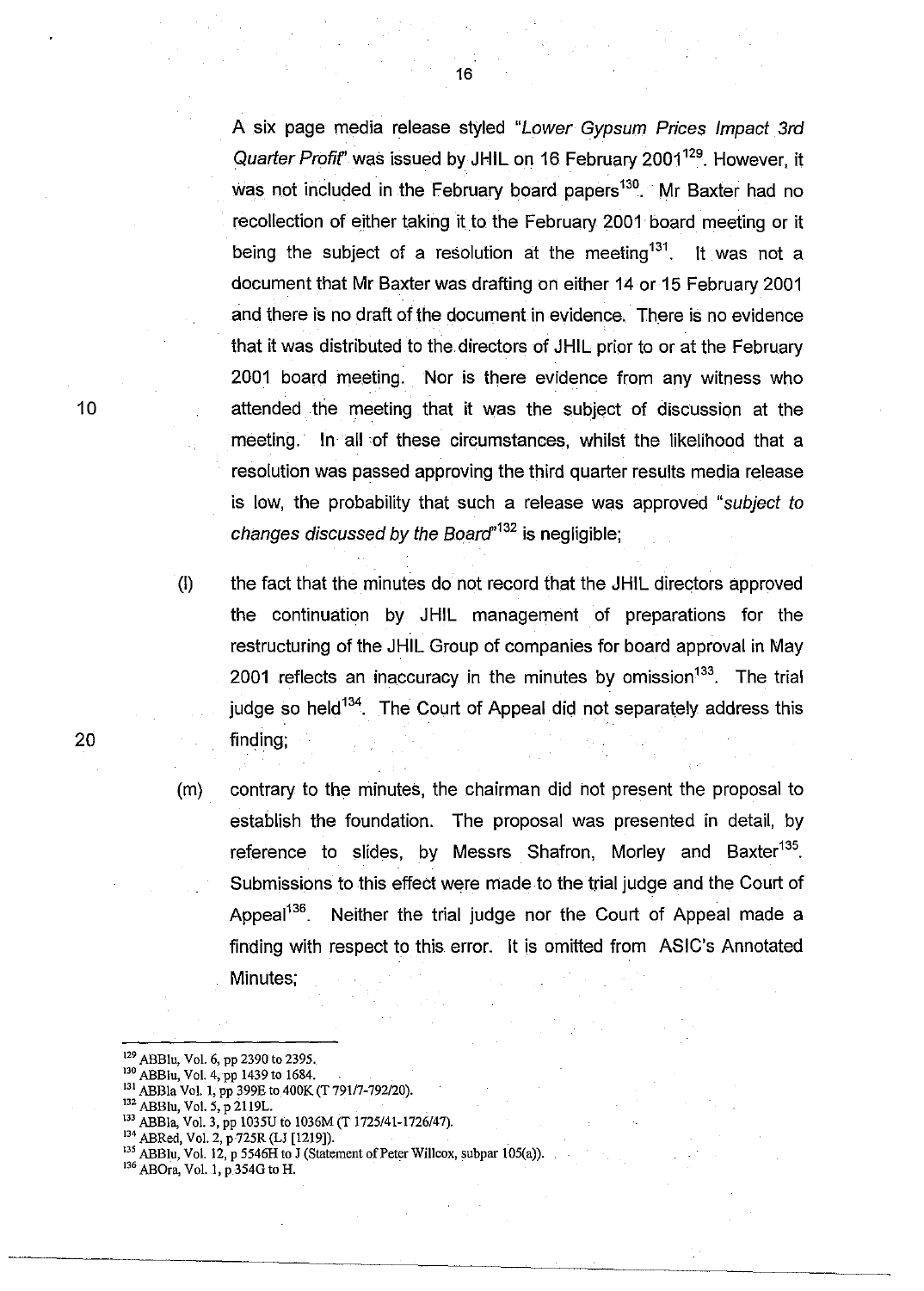(n) the minutes omit the fact that Mr Brown, chairman of the Audit Committee, reported to the board on the discussions at the Audit Committee meeting held on 14 February 2001 and, in particular, on the discussions at that meeting concerning the cash flow model and the funding of the trust<sup>137</sup>. Again, notwithstanding this submission having been made to the trial judge and the Court of Appeal<sup>138</sup>, no finding was made concerning this inaccuracy. It is omitted from ASIC's Annotated Minutes;

(0) the minutes refer to the chairman tabling many documents at the February 2001 board meeting. With the exception of the cash flow model and the advice of Mr Allsop SC, these references in the minutes are most probably incorrect<sup>139</sup>. Three non-executive directors who attended the February 2001 board meeting gave evidence to this effect<sup>140</sup>: Ms Hellicar and Messrs Willcox and Koffel. In reliance on this evidence, it was submitted to the trial judge that, so far as the minutes recorded the tabling of many documents, they were most probably inaccurate<sup>141</sup>. The trial judge made no finding with respect to the inaccuracy of the minutes in this regard. The Court of Appeal referred to the said submissions with apparent approval  $142$  and, having found that the DOCI was a very important document<sup>143</sup> held that, with regard to its tabling, "there was informality belying strict accuracy of the minutes<sup>"144</sup>. ASIC's Annotated Minutes do not reflect this finding.

According to the minutes, seventeen documents were tabled at the February 2001 board meeting. Section 140 of the Evidence Act 1995 (NSW) and Briginshawaside, on any fair reading of the evidence, apart from the abovementioned two documents<sup>145</sup> (neither of which is the

 $137$  ABBlu, Vol. 12, p 5546K to O (Statement of Peter Willcox, subpar 105(b)).

-----------.\_---\_.\_--------

138 ABOra, Vol. 1, p 354G to H.

10

<sup>&</sup>lt;sup>139</sup> See ABBlu, Vol. 13, p 5922K to N (Statement of Martin Koffel, par 42); ABBlu, Vol. 12, p 5546P to X (Statement of Peter Willcox, subpar 105(c)); ABBlu, Vol. 13, pp 5885N to 5887X (Statement of Meredith Hellicar, par 181).

<sup>&</sup>lt;sup>140</sup> See ABBlu, Vol. 13, p 5922K to N (Statement of Martin Koffel, par 42); ABBlu, Vol. 12, p 5546P to X (Statement of Peter Willcox, subpar 105(c)); ABBlu, Vol. 13, pp 5885N to 5887X (Statement of Meredith Hellicar, par 181).  $^{141}$  ABOra, Vol. 1, p 354G to H.

<sup>142</sup> ABWhi p 174, lines 38 to 46 (CA [495]).

<sup>&</sup>lt;sup>143</sup> ABWhi p 174, lines 44 to 45 (CA [495]).

<sup>&</sup>lt;sup>144</sup> ABWhi p 174, lines 44 to 46 (CA [495]).

<sup>&</sup>lt;sup>145</sup> The Twelfth Cashflow Model and the advice of Mr Allsop SC dated 14 February 2001: see footnote 71 above.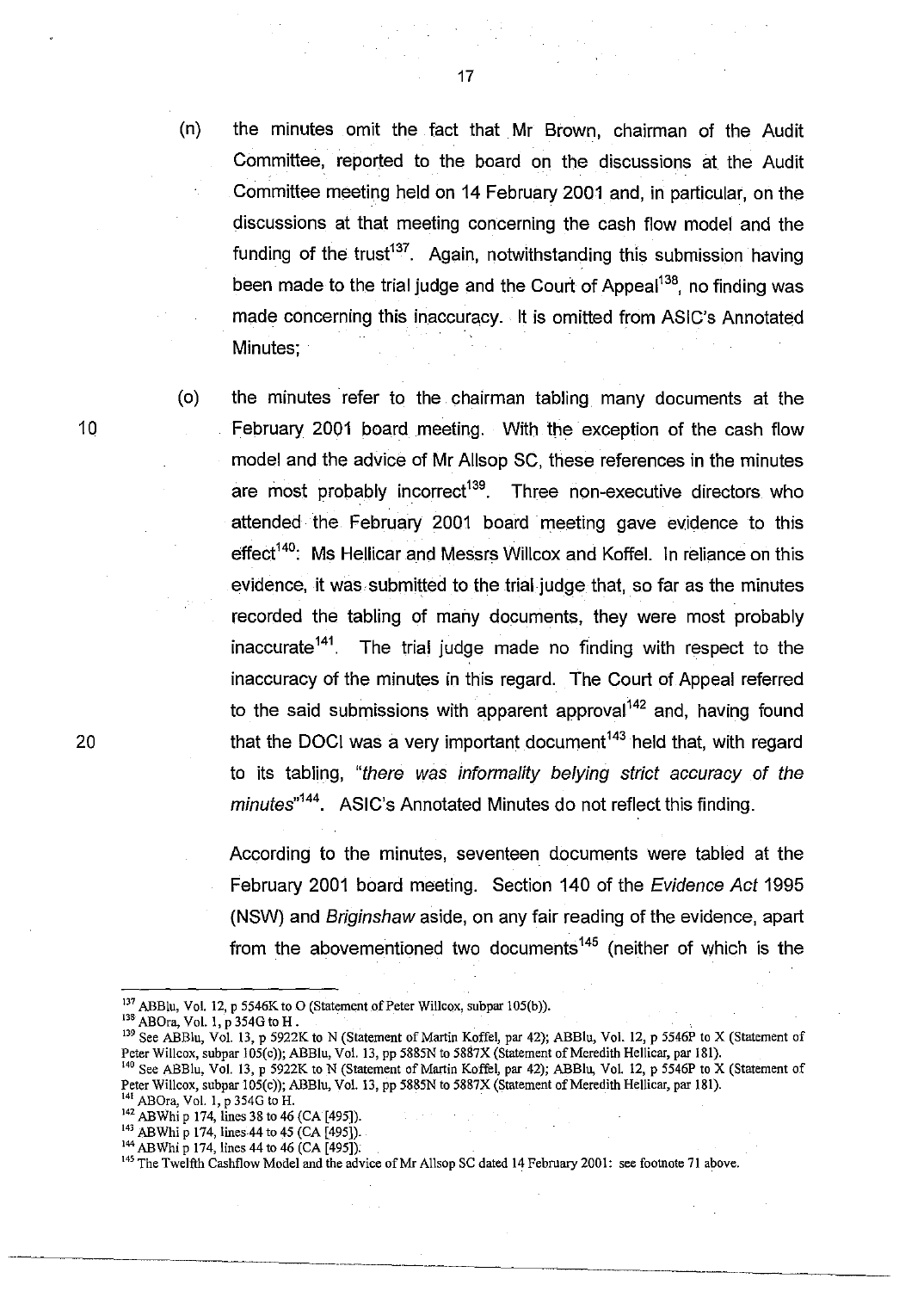Draft ASX Announcement) it is most improbable that fifteen of these documents were tabled at the meeting. The minutes are significantly inaccurate in this respect;

- (p) twenty-seven errors in the minutes were identified by Ms Hellicar at par 181 of her statement<sup>146</sup>. Not all of those errors are referred to above. Subject to one exception<sup>147</sup>. Ms Hellicar was not cross examined on this evidence. Ms Hellicar's evidence and the absence of cross examination on it were drawn to the attention of the trial judge and the Court of Appeal in submissions<sup>148</sup>. Neither of the courts below made findings with respect to many of the errors identified by Ms Hellicar. Most of them are not referred to in ASIC's Annotated Minutes; and
- (q) most importantly for present purposes, the entry styled "ASX Announcement<sup>"149</sup> is incorrect. For the reasons stated at Hellicar's Submissions, pars 22 to 153 as well as pars 10 to 30(p) above and 31 to 56 below, this entry is incorrect.
- 31 The plethora of inaccuracies in the minutes amply supports the Court of Appeal's reservations as to their reliability. At a general level, they are inaccurate because they record numerous resolutions being passed in circumstances where, consistently with the consensual manner in which JHIL 20 board meetings were ordinarily conducted<sup>150</sup>, that did not happen<sup>151</sup>. More particularly, the minutes are incorrect in each of the respects identified at subpars 30(a) to 30(q) above. The fact that the minutes were approved by the directors of JHIL at the April 2001 board meeting does not alter the position.
	- <sup>146</sup> ABBlu, Vol. 13, pp 5885N to 5887X.
	- 147 Ms Hellicar's evidence to the effect that the entry styled "ASX **Announcement"** in the minutes is inaccurate:. see ABBlu, Vol. 13, pp 5888D to E.
	- ABOra, Vol. 1, p 354G to H.
	- <sup>149</sup> ABBlu, Vol. 5, p 2124P to S.

<sup>&</sup>lt;sup>150</sup> ABBlu, Vol. 9, pp 4202U to 4203G (Statement of Alan Gordon McGregor dated 9 May 2004, par 20); ABBlu, Vol. 10, p 4451N to Q (Affidavit of Llewellyn Roy Edwards sworn 15 February 2008, par 29); ABBla, Vol. 3, pp 996R to 997T (Mr Morley's oral evidence at T 1686/34-1687/39); ABBla, Vol. 3, pp 1114R to X and 1318D to 1319N (Mr Brown's oral evidence at T 1830/34-46 and 2036/4-2037/25); ABBla, Vol. 4, p 1658E to N (Mr Gillfillan's oral evidence at T 2392/11-27); ABBlu, Vol. 13, p 5840M to U (Statement of Meredith Hellicar, pars 32-33); ABBlu, Vol. 13, pp 5939P to 5940J (Statement of Martin Koffel, pars 100 and 101). .

<sup>&</sup>lt;sup>151</sup> ABBla, Vol. 3, pp 1028E to 1029C (Mr Morley's oral evidence at T 1718/7-1719/2); ABBlu, Vol. 13, p 5759L to R (Statement of Michael Robert Brown, par 224); ABBlu, Vol. 13, P 5939P to W (Statement of Martin Koffel, par 100).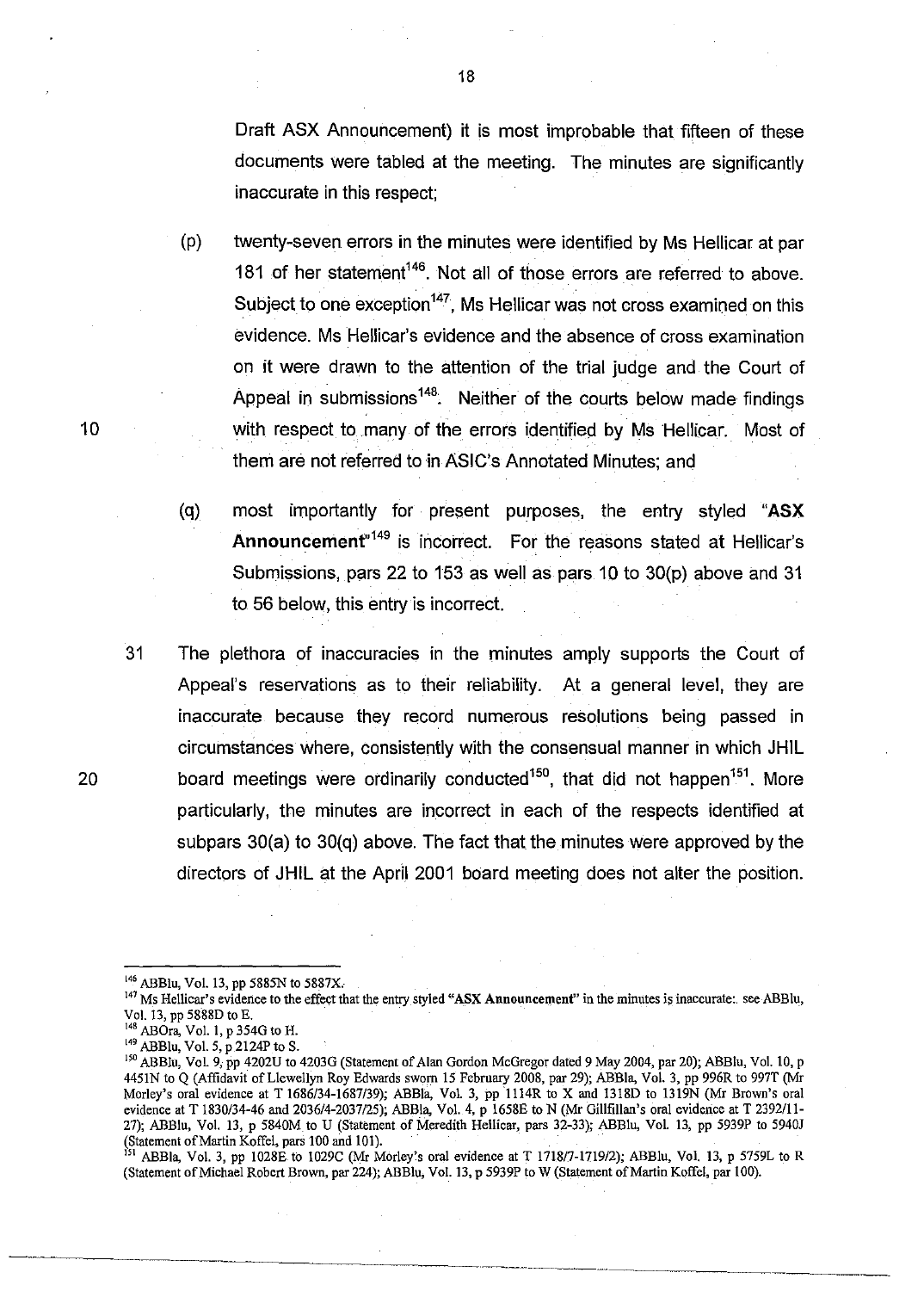That approval should never have been given. The fact that it was wrongly given, for whatever reasons $152$ , does not render the minutes accurate.

32 The foregoing demonstrates that the Court of Appeal did not err in finding that the reliability of the minutes and their weight is very much open to question  $153$ . that there are significant considerations telling against the weight to be given to the minutes as a correct record<sup>154</sup> and that the accuracy of the minutes should be viewed with considerable reserve<sup>155</sup>. This disposes of ASIC's appeal against Mr O'Brien. In view of the way in which ASIC framed its case against him  $156$ , that case must fail if the minutes are unreliable. There was no other evidence in ASIC's case against Mr O'Brien which proved (either directly or inferentially) that the Draft ASX Announcement Resolution was approved at the February 2001 board meeting.

(b) Changes to the Draft ASX Announcement following the February 2001 . board meeting (Ground 7 of ASIC's Notice of Appeal)

33 ASIC submits that none of the changes made to the text of the Draft ASX Announcement between the conclusion of the February 2001 board meeting and the release to the ASX of the Final ASX Announcement was significant<sup>157</sup>. This submission .is flawed for the reasons articulated at Hellicar's Submissions, pars 113 to 121. Mr O'Brien adopts those submissions. In addition, Mr O'Brien makes the submissions at pars 34 to Error! Reference source not found. below. It should be noted that this issue is also relevant to the matters raised by Mr O'Brien's Notice of Contention (which is addressed in Part VII below).

ABWhi p 175, lines 32 to 33 (CA [497]).

10

- 154 AB Whi p 259, lines 23 to 25 (CA [791]).
- <sup>155</sup> ABWhi p 259, lines 24 to 26 (CA [791]).
- 156 See ABWhi pp 92 to 94 (CA [227] to [231]).
- <sup>157</sup> ASIC's Submissions, pars 101 and 102.

<sup>&</sup>lt;sup>152</sup> See, for example, ABBlu, Vol. 13, p 5759D to V (Statement of Michael Robert Brown, pars 223 to 225); ABBla, Vol. 3, pp 1l08W to 1109J, 11101to N and 1114M to P (Mr Brown's oral evidence at T 1824146-1825117, 1826116-25 and 1830125- 46); ABBlu, Vol. 13, p 5819N to U (Statement of Michael John Gillfillan, par 118); ABBla, Vol. 4, pp 1685H to 1688H and 1949F to I (Mr Gillfillan's oral evidence at T 2422/13-2425/12 and 2708/8-14); ABBIu, Vol. 13, pp 58390 to 5840L and 58851 to N (Statement of Meredith Hellicar, pars 29-31 and 180); ABBla, Vol. 5, pp 2108O to 2111M (Ms Hellicar's oral evidence at T 2874128-2877124); ABBIu, Vol. 13, p 59391 to P (Statement of Martin Koffel, pars 98 and 99); ABEla, Vol. 5, pp 2445D to 2448E and 2632D to 26330 (Mr Koffel's oral evidence at T 323714-324016 and 342715-3428127); ABBlu, Vol. 12, p 5558M to U (Statement of Peter Willcox, pars 127-128); ABBla, Vol. 6, pp 2928R to 2929R (Mr Willcox' oral evidence at T 3748/34-3749/35).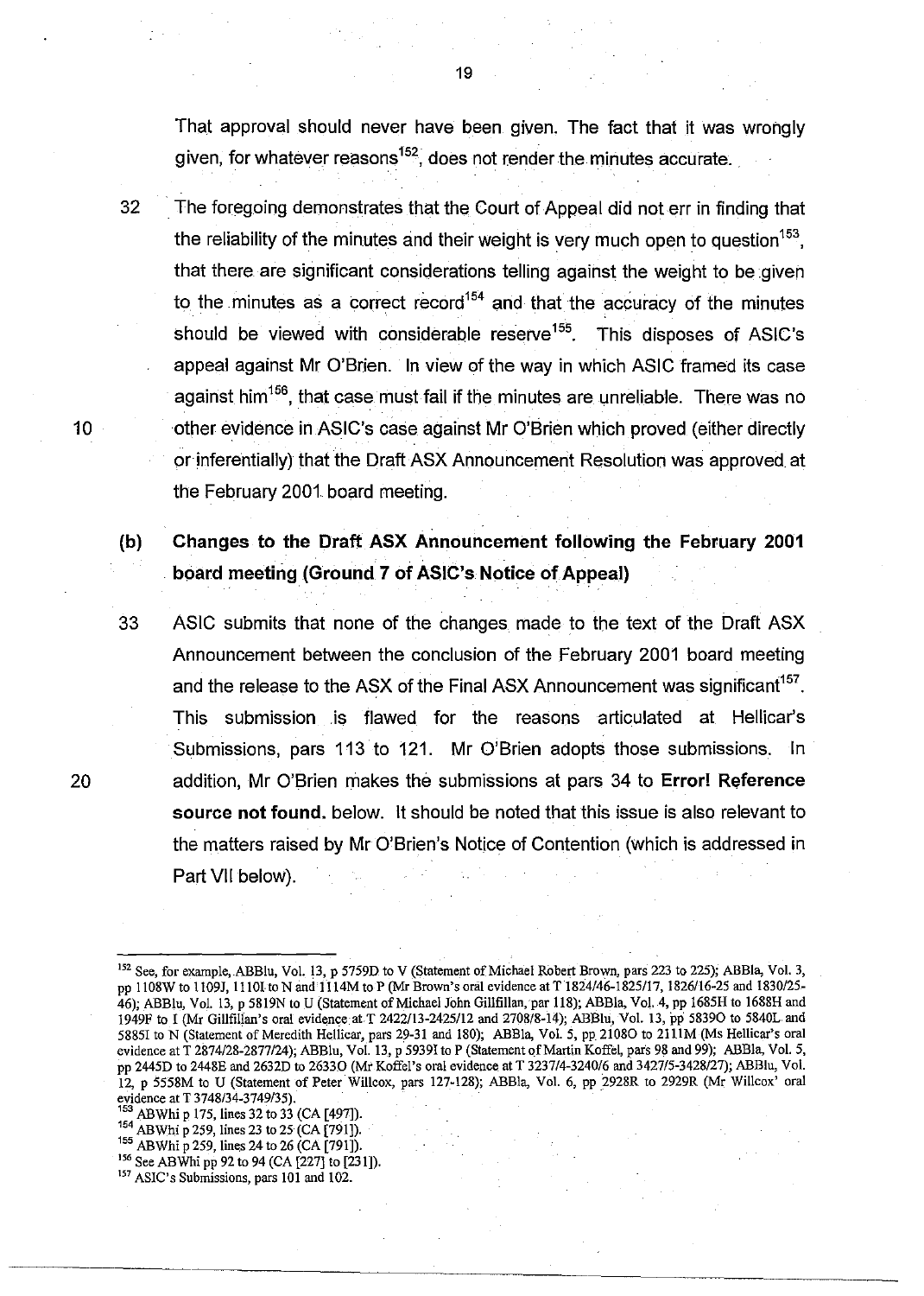34 The post meeting changes to the Draft ASX Announcement were extensive: see the Annexure to these submissions<sup>158</sup>. They were made primarily by Mr Baxter. He believed that, in making the changes, he was discharging his duties as a senior officer of  $JHIL^{159}$ . He did not believe that, in making the changes, he was acting inconsistently with or in defiance of anything resolved by the directors of JHIL at the February 2001 board meeting <sup>160</sup>. Both Mr Baxter's conduct in making the changes and his state of mind when making the changes were inconsistent with the unconditional approval of the Draft ASX Announcement at the February 2001 board meeting<sup>161</sup>.

10 35 Mr O'Brien also draws particular attention to the findings of the Court of Appeal at CA [321] to [336]<sup>162</sup>. The Court of Appeal commences by observing that, while some of the changes to the Draft ASX Announcement following the February 2001 board meeting were unexceptional, others were more significant<sup>163</sup>. Then their Honours set out eight changes and make a finding that the changes were significant<sup>164</sup>.

36 For the most part, contrary to ASIC's submission, the significance of the eight changes is self-evident. For example, one of the amendments changed the function of Towers Perrin from managing the foundation's investments to advising the foundation on its investments<sup>165</sup>. Another change inserted a statement that the establishment of the foundation provided certainty for claimants and shareholders<sup>166</sup>. A further change increased the starting assets of the foundation by \$9 million<sup>167</sup>. A further change replaced "the company" with "two former James Hardie subsidiaries" as the entities bearing the relevant asbestos related liabilities<sup>168</sup>. The significance of each of these changes is obvious.

<sup>2</sup> ABBla, Vol. 1, p.409V (T 801/42-45).

<sup>164</sup> ABWhi p 125, line 44 (CA [336]).

- $165$  ABWhi p 124, lines 28 to 30 (CA [328]).
- $166$  ABWhi p 124, lines 10 to 18 (CA [326]).
- $^{167}$  ABWhi p 123, lines 32 to 38 (CA [323]). <sup>168</sup> ABWhi p 123, lines 28 to 31 (CA [322]).

<sup>&</sup>lt;sup>158</sup> The blue text in the Annexure is text that was deleted between the conclusion of the February 2001 board meeting and the making public of the Final ASX Announcement. The red text was inserted during the period.

<sup>&</sup>lt;sup>160</sup> ABBla, Vol. 1, pp 409F to 410E (T 801/9 to 802/7).

<sup>&</sup>lt;sup>161</sup> Noting that, for the reasons given at pars 113 to 118 of Hellicar's Submissions, there was no procedure for post Board **meeting changes to media releases (as alleged by ASIC) that applied to the present circumstances.** 

<sup>&</sup>lt;sup>162</sup> ABWhi pp 123 to 125.

<sup>&</sup>lt;sup>163</sup> ABWhi p 123, lines 23 to 24 (CA [321]).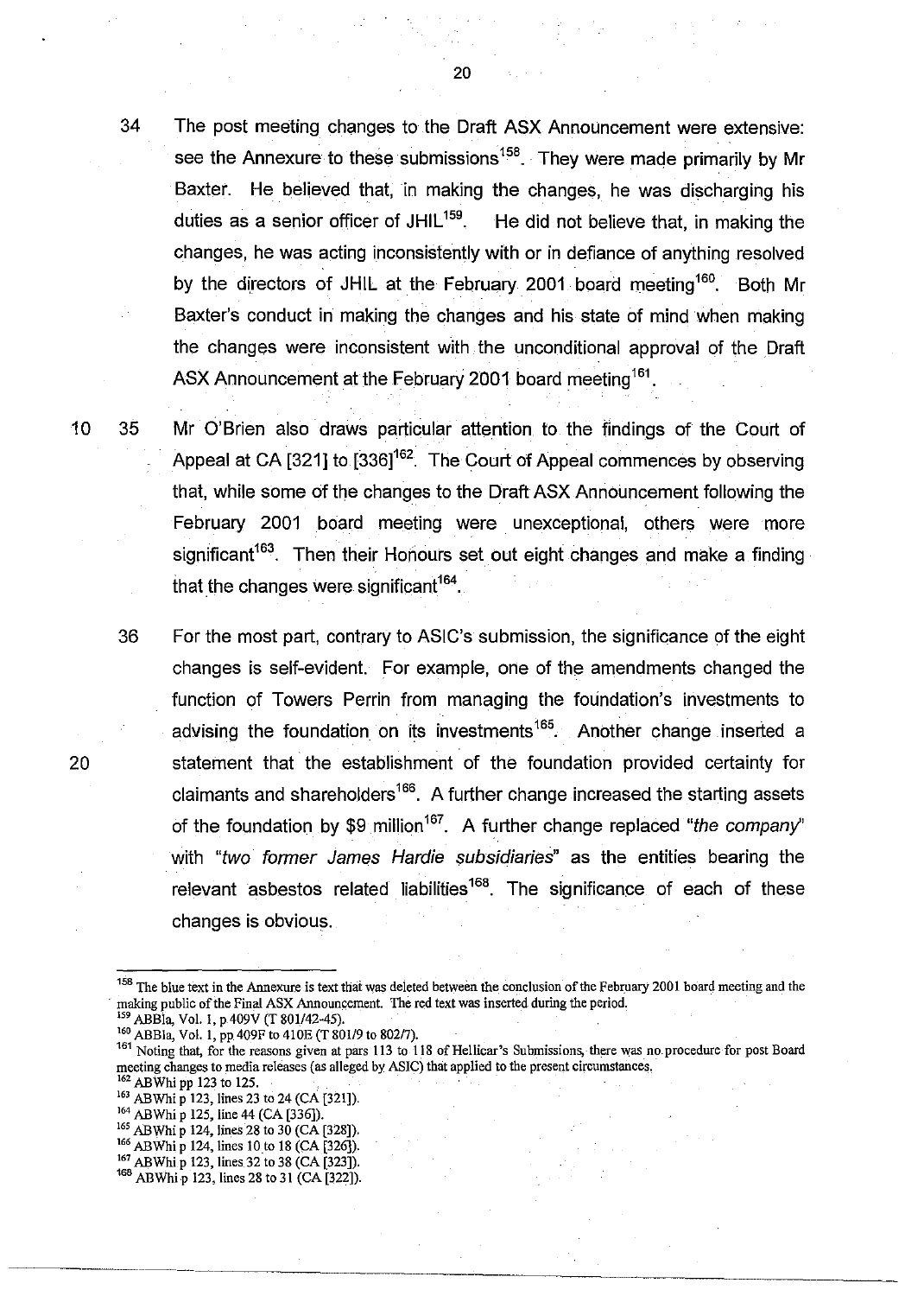- 37 Of the eight changes the subject of focus by the Court of Appeal, two comprise amendments to. the Draft ASX Announcement that reduced the assurance of sufficiency of funds in the document<sup>169</sup>. These changes were significant. It should not pass unnoticed that the Court of Appeal held that one of the two changes appears to have come at the suggestion of Mr Robb<sup>170</sup> and the other may have come from  $\text{him}^{171}$ . As their Honours noted, that, itself, tells quite strongly against approval of the Draft ASX Announcement<sup>172</sup>.
- 38 Finally, it should be recalled that MrBaxter swore that six changes to the Draft ASX Announcement were significant and two were not insignificant  $173$ .
- 10 39 For the reasons stated at pars 33 to 38 above, the Court of Appeal did not err in concluding that the post meeting changes to the Draft ASX Announcement were significant $174$ .

# **(cl Ground 120f ASIC's Notice of Appeal**

40 By this ground of appeal ASIC seeks an order for costs against Mr O'Brien on the hypothesis that this Court overturns the judgment of the Court of Appeal and finds that Mr O'Brien contravened s 180(1) of the Corporations Act 2001. ASIC makes no substantive submissions in support of this ground of appeal and submits that, in the event that this issue arises, it should be remitted to the Court of Appeal. Mr O'Brien agrees.

# 20 Part VII:

- 41 Mr O'Brien contends that the Court of Appeal's decision should be affirmed on either or both of two grounds stated in his Notice of Contention:
	- (a) that the Court of Appeal ought to have found that, whether or not ASIC was obliged to call Mr Robb as a witness, ASIC failed to prove that the Draft ASX Announcement Resolution was passed<sup>175</sup>; and

<sup>169</sup> ABWhi pp 123, lines 39 to 50 (CA [324] and [325]) and 125, lines 10 to 19 (CA [331]).

<sup>&</sup>lt;sup>170</sup> ABWhi p 123, line 46 (CA [325]).

<sup>&</sup>lt;sup>171</sup> ABWhi p 125, lines 17 and 18 (CA [332]).

 $172$  ABWhi p 122, lines 21 to 29 (CA [317]).

<sup>173</sup> ABBla, Vol. I, pp 403B to *408T* (T *795/1* to 800/38).

 $^{174}$  ABWhi p 125, line 43 (CA [336]).

**<sup>175</sup> Ground** I-of the **Notice** of Contention: **ABOre p 86.**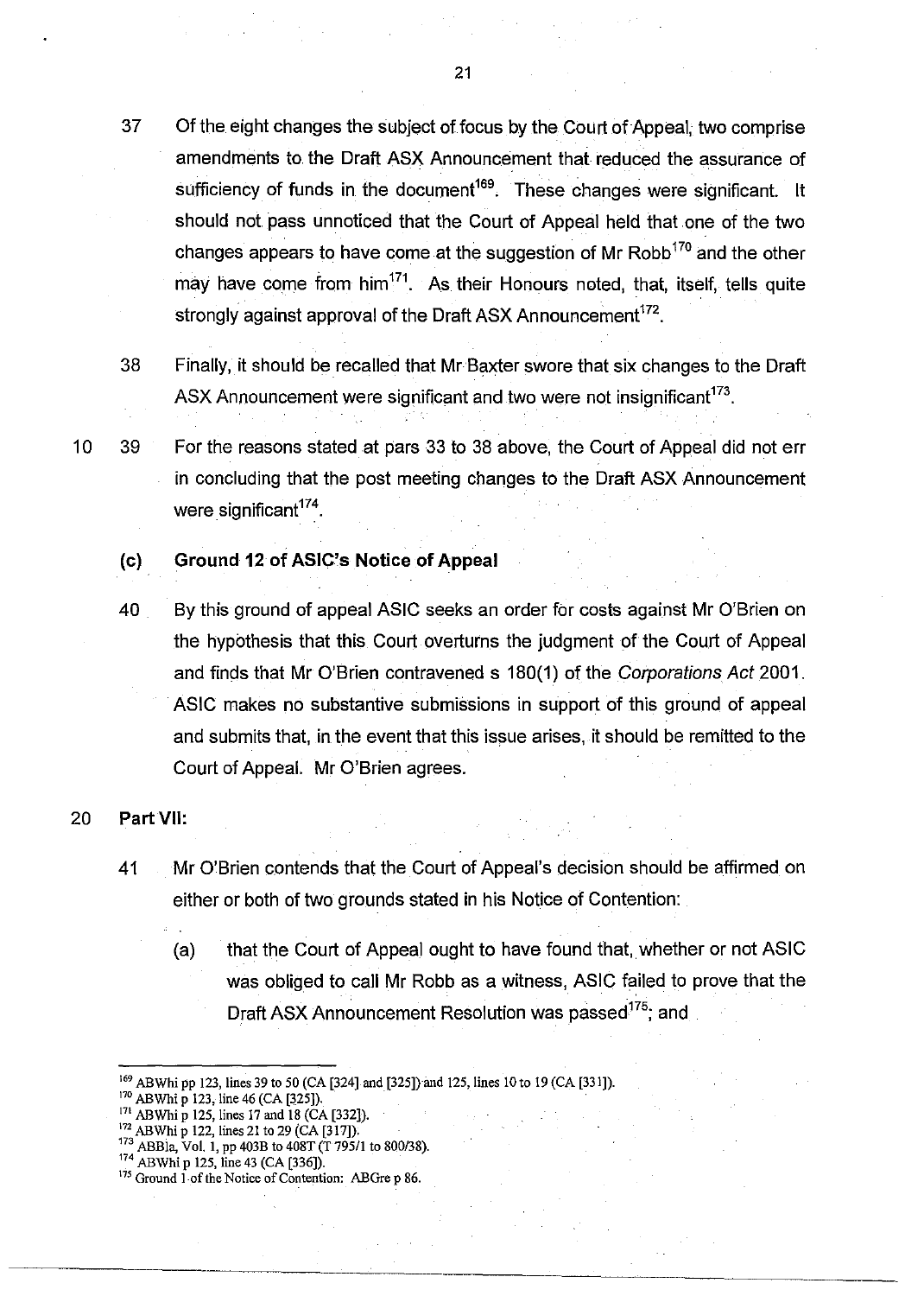- (b) that the Court of Appeal ought to have found that the Draft ASX Announcement was neither tabled nor distributed at the February 2001 board meeting<sup>176</sup>.
- 42 Hellicar's Submissions, pars 22 to 153 address both of these grounds. As stated above, Mr O'Brien adopts those submissions. In addition, he makes the submissions below which address two matters:
	- (a) the conduct of persons who attended the February 2001 board meeting following the meeting. This matter is primarily relevant to ground 1 of the Notice of Contention but also has indirect relevance to ground 2; and
	- (b) evidence of Messrs Morley and Willcox. This evidence is primarily directed to ground 2 of the Notice of Contention but also has indirect relevance to ground 1.

# (a) Conduct following the February 2001 board meeting

- 43 There is a body of evidence that proves conduct engaged in after the February 2001 board meeting by persons who attended the meeting which is inconsistent with the approval of the Draft ASX Announcement Resolution. The conduct was engaged in by Messrs Baxter, Robb, Morley, Shafron and Harman. It took place within 24 hours of the meeting.
- 20 44 The conduct of each of the relevant persons is referred to in the following pars of Hellicar's Submissions (which Mr O'Brien adopts):
	- (a) Mr Baxter: Hellicar's Submissions, pars 119 to 120 and 128 (see also par 34 above);
	- (b) Mr Robb: Hellicar's Submissions, subpar 126(c) and pars 127, 128 and 131;
	- (c) Mr Morley: Hellicar's Submissions, par 125;
	- (d) Mr Shafron: Hellicar's Submissions, par 124; and

l76 Ground 2 of the Notice of Contention: ABGre p 86.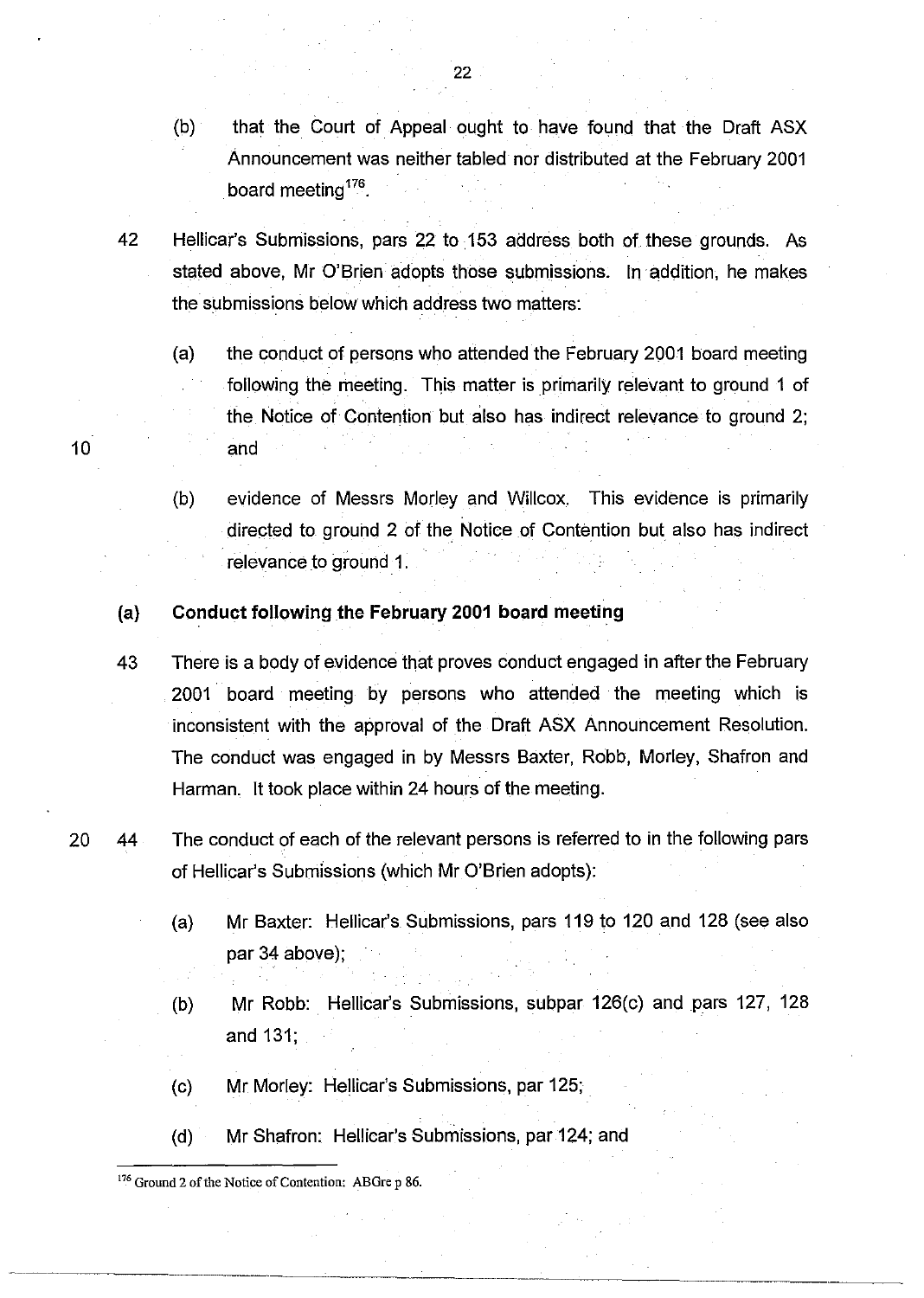(e) Mr Harman: Hellicar's Submissions, par 123.

45 In addition to the conduct referred to in the submissions cited at a) to e) above, Mr O'Brien relies upon further conduct of Messrs Shafron, Harman, Robb and Morley. With respect to Mr Shafron, at 8:12pm on 15 February 2001 he sent an email to Mr Minty, of Trowbridge, stating "*itlhe wording we propose in the* press release simply says that James Hardie got advice from Trowbridge (and Access Economics, and PwC)" (emphasis added) and 'Ta]s of the moment the document is not available for me to attach<sup> $177$ </sup>. It is most unlikely that Mr Shafron would have sent an email. in these terms if the board had approved 10 the Draft ASX Announcement for release to the ASX earlier that day because the terms of the announcement would have been settled, not proposed, and available to him.

23

46 The further conduct of Mr Harman upon which Mr O'Brien relies was his involvement in the proposal of changes to the Draft ASX Announcement at the request of PwC. As the Court of Appeal observed, after the February 2001 board meeting, Mr Harman sought the. consent of PwC to the reference to it in the then proposed media release<sup>178</sup>. In addition, following the meeting Mr Harman spoke with Mr Brett, of PwC, who suggested that changes be made to the text of the proposed announcement<sup>179</sup>. Mr Harman conveyed these 20 changes to Mr Baxter with the expectation that Mr Baxter would make them  $180$ . Mr Harman perceived no difficulty with this because "*filt was not [his]* understanding that the press release was set in stone at the board meeting<sup> $n181$ </sup>. Like Mr Baxter<sup>182</sup>, both Mr Harman's conduct and state of mind shortly after the board meeting were inconsistent with the passing of the Draft ASX Announcement Resolution.

47 The further conduct of Messrs Robb and Morley upon which Mr O'Brien relies occurred at Aliens' offices after the February 2001 board meeting. Mr Morley was working with Messrs Robb and Frangeskides (of Aliens) and observed Mr

<sup>180</sup> ABBla, Vol. 1, pp 91Q to 92I (Mr Harman's oral evidence at T 261/34 to 262/15).

<sup>182</sup> See par 34 above.

<sup>177</sup> ABBlu, Vol. 5, p 1956F to H.

<sup>178</sup> ABWhi p 126, lines 20 to 27 (CA [337], first dot point).

<sup>&</sup>lt;sup>179</sup> ABBlu, Vol. 11, p 4922N to P (Outline of Evidence of Stephen Edward Harman, par 170); ABBla, Vol. 1, p 91L to S (Mr Harman's oral evidence at T 261/22 to 37).

<sup>&</sup>lt;sup>181</sup> ABBla, Vol. 1, p 92N to Q (Mr Harman's oral evidence at T 262/31 to 32).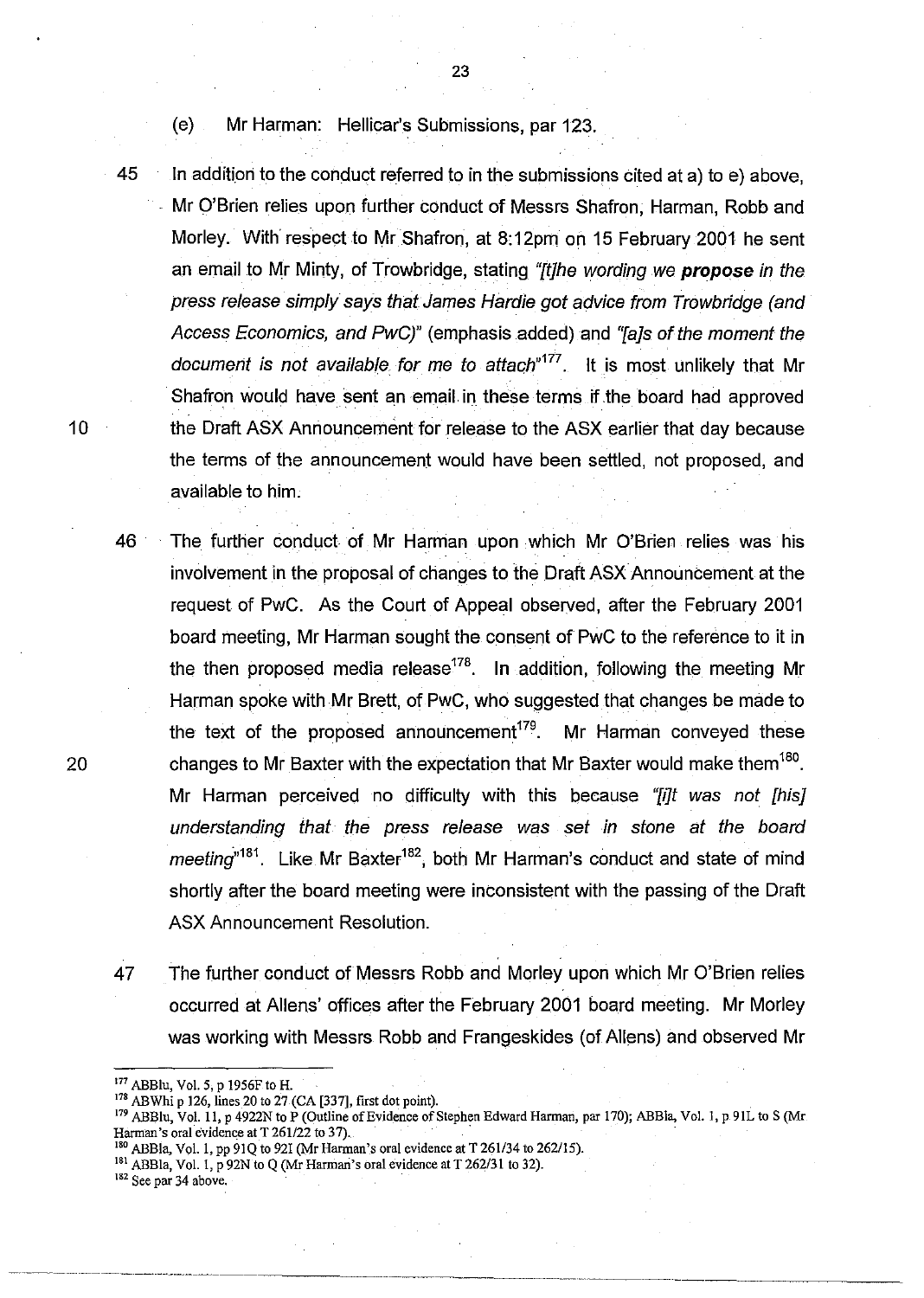Robb write "Anticipated" on a draft of the media release<sup>183</sup>. This notation was made by Mr Robb on a different draft of the media release to the drafts produced by Aliens (at least one of which also bears Mr Robb's handwriting)<sup>184</sup>. The making of the notation by Mr Robb is inconsistent with the unqualified approval of the Draft ASX Announcement by the directors of JHIL at the February 2001 board meeting. So too was Mr Morley's response: he neither said nor did anything in response to what he observed. This was because he did not think that, in making the handwritten annotation, Mr Robb was doing anything that countermanded any discussion or resolution at the 10 February 2001 board meeting<sup>185</sup>.

# (b) Evidence of Messrs Morley and Willcox

- 48 At pars 98 to 103 of Hellicar's Submissions, evidence of Messrs Morley and Willcox is addressed. Those submissions are adopted by Mr O'Brien and expanded upon below.
- 49 The trial judge held that Mr Baxter took the Draft ASX Announcement to the February meeting and, in accordance with his practice, provided copies of the document to those present<sup>186</sup>. On this basis, the trial judge held that ASIC discharged its onus of proving the pleaded allegation that the Draft ASX Announcement was tabled at the meeting. In reaching this conclusion the trial 20 judge found that the individual defendants who swore that the Draft ASX Announcement was not before the February 2001 board meeting were collectively "mistaken"<sup>187</sup>.
	- 50 The Court of Appeal reached a different conclusion to the trial judge. It upheld the trial judge's finding that Mr Baxter took the Draft ASX Announcement to the February board meeting<sup>188</sup> but left open whether the document was distributed and, consequently, tabled at the meeting. Their Honours held that it did not follow from the fact that the Draft ASX Announcement was taken to

- $^{186}$  ABRed, Vol. 2, p 467D to R (LJ [220] to [222]).
- 187 ABRed, Vol. 2, p 467P to R (LJ [222]).

<sup>183</sup> ABRed, Vol. 2, p 466N to Q (LJ [218]); see also ABBlu, Vol. 12, pp 5667J to 5668D (Statement of Evidence of Phillip Morley, pars 534 to 537) and ABBla, Vol. 2, pp 919S to 920U (Mr Morley's oral evidence at T *1599138* to *1600/41).*  184 See ABBlu, Vol. 5, pp 2185 to 2188 (the annotated draft media releases produced by Allens); see also ABBla, Vol. 2, pp 920C to U (Mr Morley's oral evidence at T *1600/3* to 35).

<sup>&</sup>lt;sup>185</sup> ABBla, Vol. 3, p 1008D to O (Mr Morley's oral evidence at T 1698/5 to 27).

<sup>&</sup>lt;sup>188</sup> ABWhi p 140, lines 43 to 49 (CA [383]).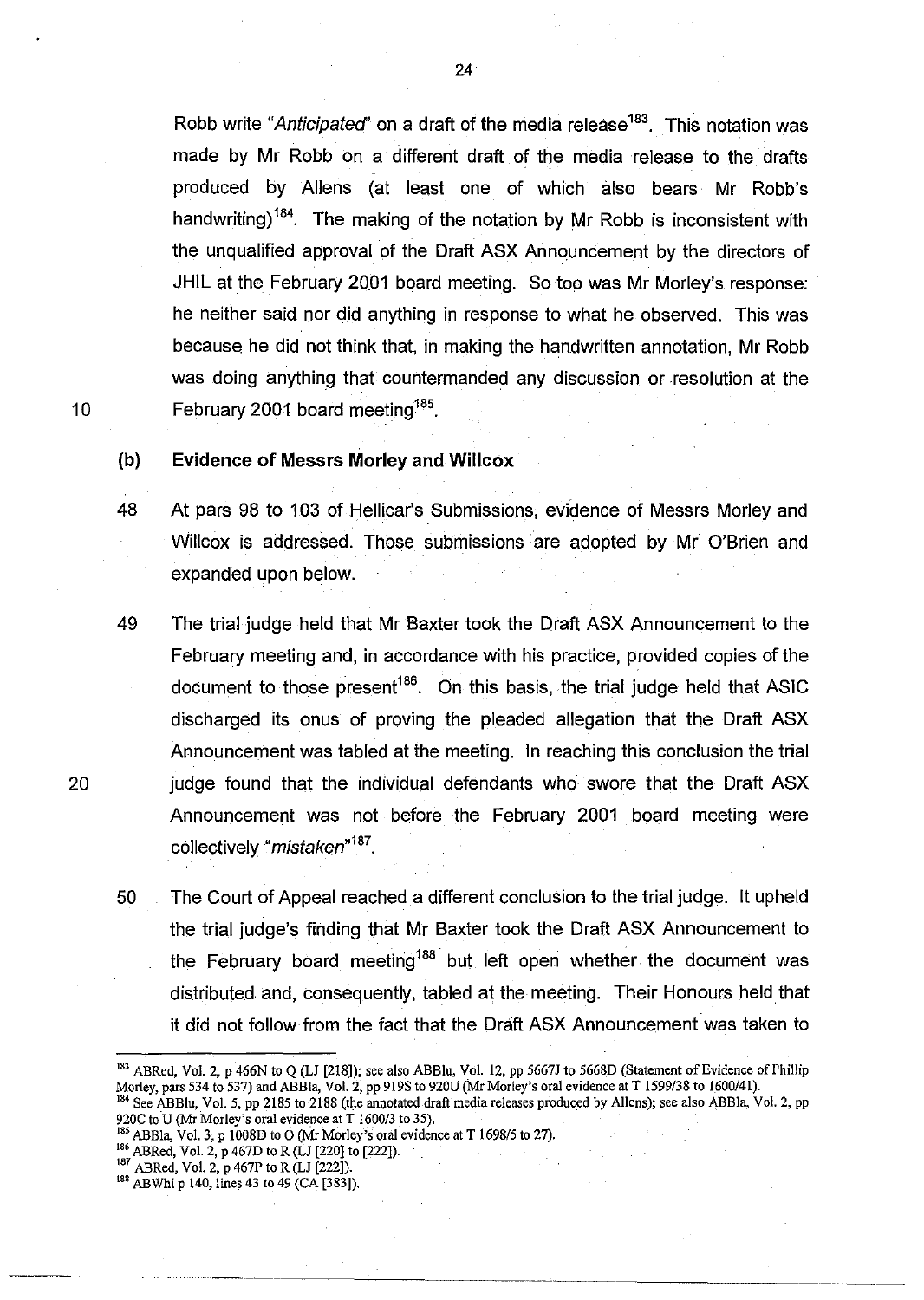the February board meeting that the document "was generally distributed at the meeting, by way of tabling<sup> $n$ 189</sup>. Their Honours criticized the trial judge's abovementioned finding that defendant witnesses Were collectively mistaken<sup>190</sup>.

51 The Court of Appeal also referred to evidence of Mr Morley, who was present at the meeting, that was inconsistent with the tabling of the Draft ASX Announcement<sup>191</sup>. Mr Morley gave the following evidence<sup>192</sup>:

"Q: And your best recollection is that no draft press release was tabled?

10 52 Apart from the compendious references by the trial judge to the evidence of witnesses at LJ  $[191]^{193}$  and  $[222]^{194}$ , this evidence was not referred to by the trial judge. It was apparently accepted and relied upon by the Court of Appeal for the purpose of assessing the accuracy of the minutes of the. February board meeting 195. Notwithstanding, the Court of Appeal did not make a finding as to whether the Draft ASX Announcement was distributed or tabled at the meeting. **It** should have done so on the basis of Mr Morley's evidence.

53 The Court of Appeal also referred to evidence of Mr Willcox that was inconsistent with the distribution, and tabling, of the Draft ASX Announcement at the February board meeting. In the context of considering whether, on the 20 hypothesis that the Draft ASX Announcement Resolution was passed, Mr Willcox had knowledge of what the Draft ASX Announcement conveyed, their Honours referred to the fact that Mr Willcox denied that he received or read the draft news release<sup>196</sup>. In a different context, namely, their Honours' assessment of the accuracy of the minutes, the Court of Appeal referred to (and relied upon) Mr Willcox' evidence that many of the documents recorded

ABRed, Vol. 2.  $p$  467P to R.

A: That's correct."

<sup>189</sup> ABWhi P 141, lines 12 to 13 (CA at [384]; see also ABWhi pp 135, lines 12 to 13 (CA [363]) and 258 to 259 (CA [789] to [790]).

 $AB\ddot{W}$ hi p 107, lines 38 to 45 (CA [270]). <sup>191</sup> ABWhi p 171, lines 36 to 38 (CA [485]).

<sup>&</sup>lt;sup>192</sup> ABBla, Vol. 3, p 997N (Mr Morley's oral evidence at T 1687/25-27).

 $^{193}$  ABRed, Vol. 2. p 459U to W.<br> $^{194}$  ABRed, Vol. 2, p 467P to B.

<sup>195</sup> ABWhi P 171, lines 35 to 37 (CA [485]); see also ABWhi pp 174, line 34 to 175, line 33(CA [495] to [497]).

<sup>&</sup>lt;sup>196</sup> ABWhi p 277, lines 29 to 30 (CA [829]).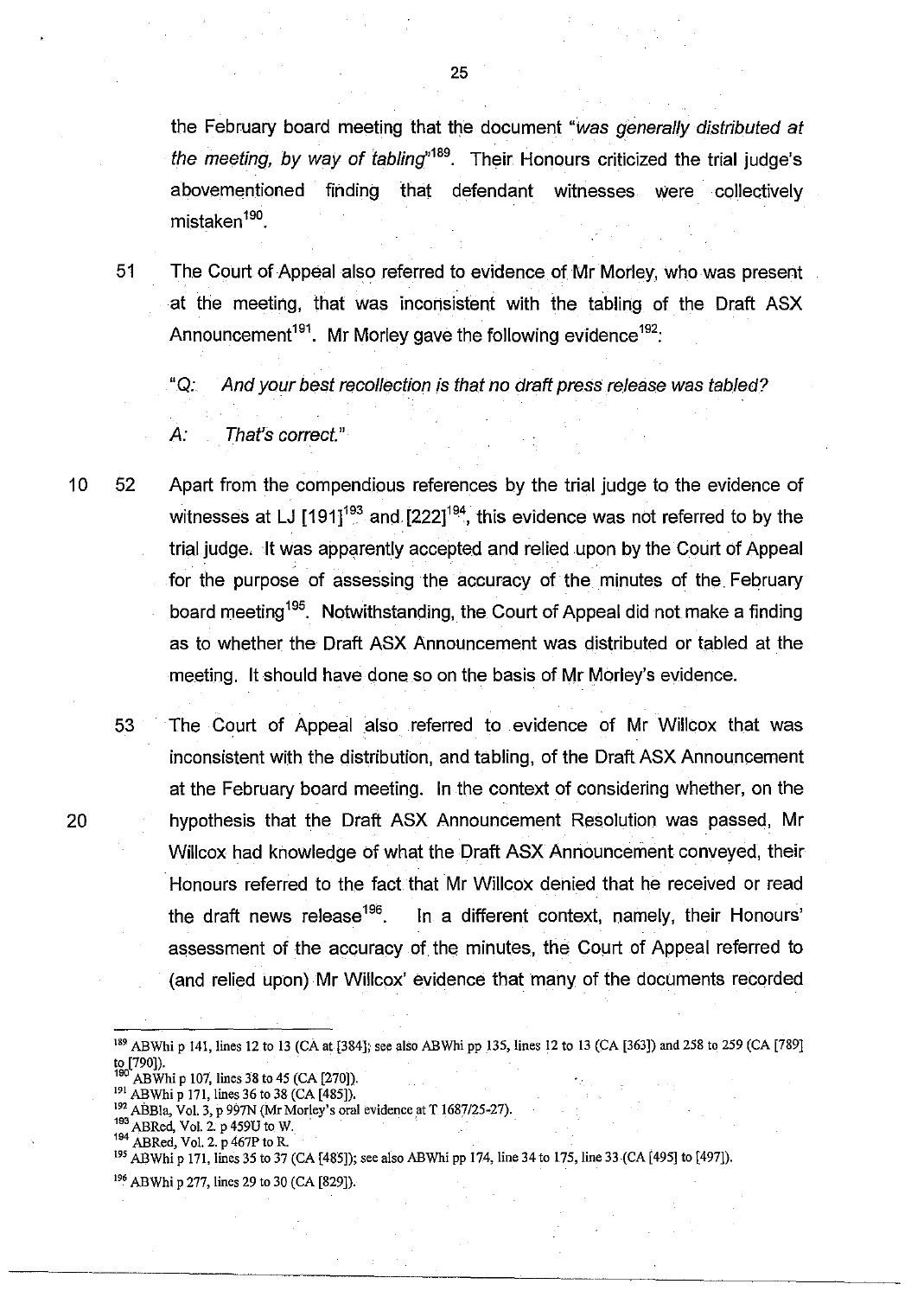in the minutes as "tabled" by the Chairman were not provided to directors<sup>197</sup>. The Draft ASX Announcement was one such document. Their Honours' latter evidentiary reference is a reference to subpar 105(c) of Mr Willcox' statement<sup>198</sup> which read:

"The minutes refer to a substantial volume of documents that the chairman "tabled" at the meeting. I do not recall the tabling of these documents, with the exception of the cash flow model and the advice of Allsop. Certainly, with the exception of these two documents, the other documents said to have been "tabled" were not circulated to me or to the other directors of JHIL during the meeting."

54 In addition, Mr Willcox gave the following oral evidence  $199$ .

- "Q. You see, Mr Willcox, the reason you have structured your statement in the way in which you have is that you are not sure whether or not there was a draft press release at the meeting. That's the position, isn't it that is, at the February meeting?
- *A.* Whether somebody had one.
- Q. Whether it was distributed?
- *A.* I don't believe one was distributed and I would go so far as to say that I am sure it was not distributed to me."

20 55 This evidence is consistent with Mr Willcox' evidence in his statement extracted above. It is inconsistent with the Draft ASX Announcement having been distributed or tabled at the February meeting. Although the trial judge referred to some of Mr Willcox' evidence<sup>200</sup>, apart from the compendious references to the evidence of witnesses referred to par 52 above, his Honour did not refer to this evidence.

- $198$  ABBlu, Vol. 12, p 5546P to X.
- 199 ABBla, Vol. 6, pp2936M to R (Mr Willcox' oral evidence at T *3756/25-34).*
- $^{200}$  ABRed, Vol. 2, p.456P to V (LJ [180]).

<sup>&</sup>lt;sup>197</sup> ABWhi p 174, lines 39 to 41 (CA [495]).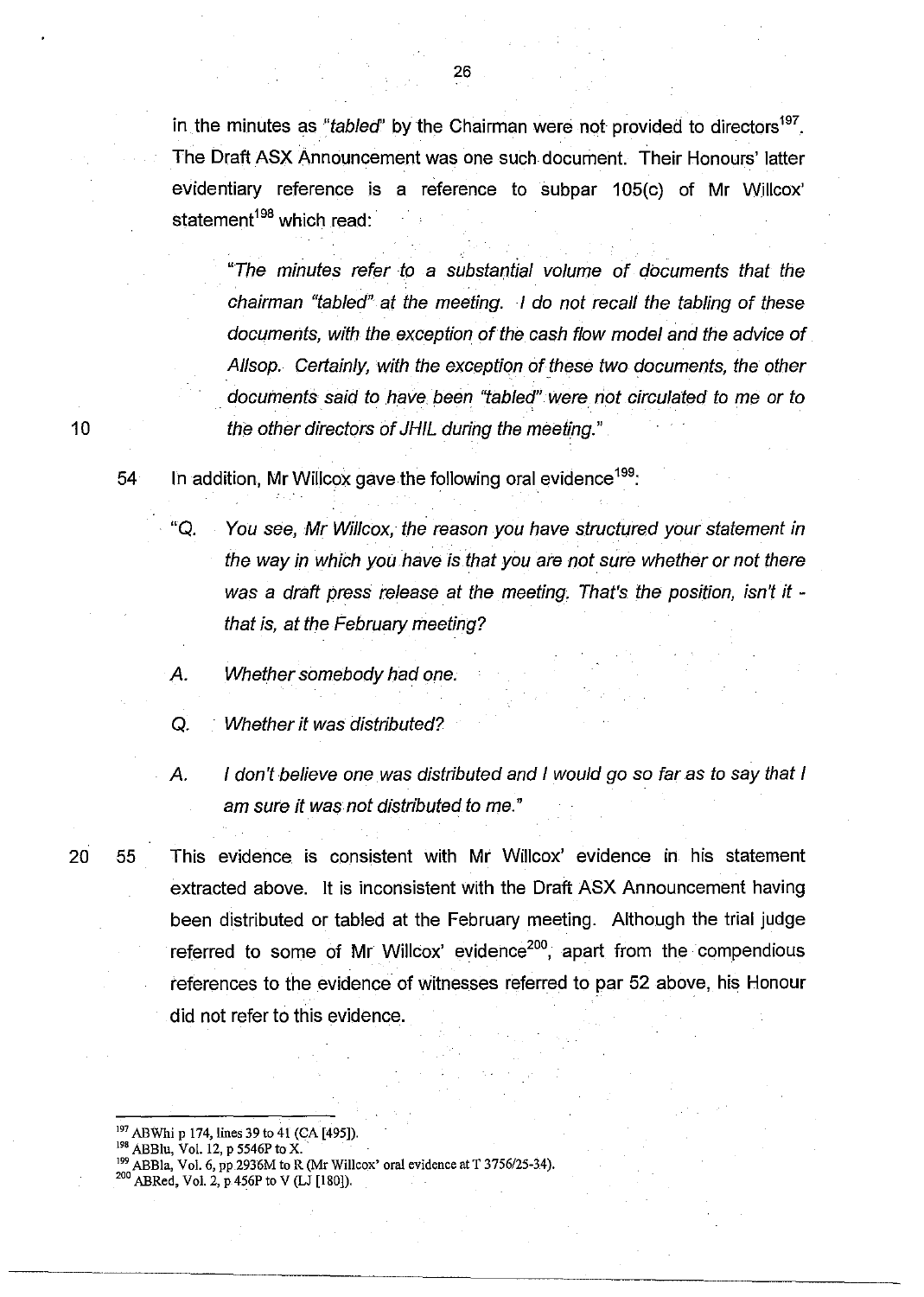56 Given the abovementioned evidence of Messrs Morley and Willcox, the Court of Appeal ought to have held that the Draft ASX Announcement was not tabled at the February board meeting. This Court should make that finding. It is fatal to ASIC's case.

Dated: 20 July 2011

10  $\bigvee_{\mathcal{O}_k}\bigvee_{\mathcal{O}_k}$ 

(02) 9235 1024 (02) 9235 2342 prnwood@selbornechambers.com.au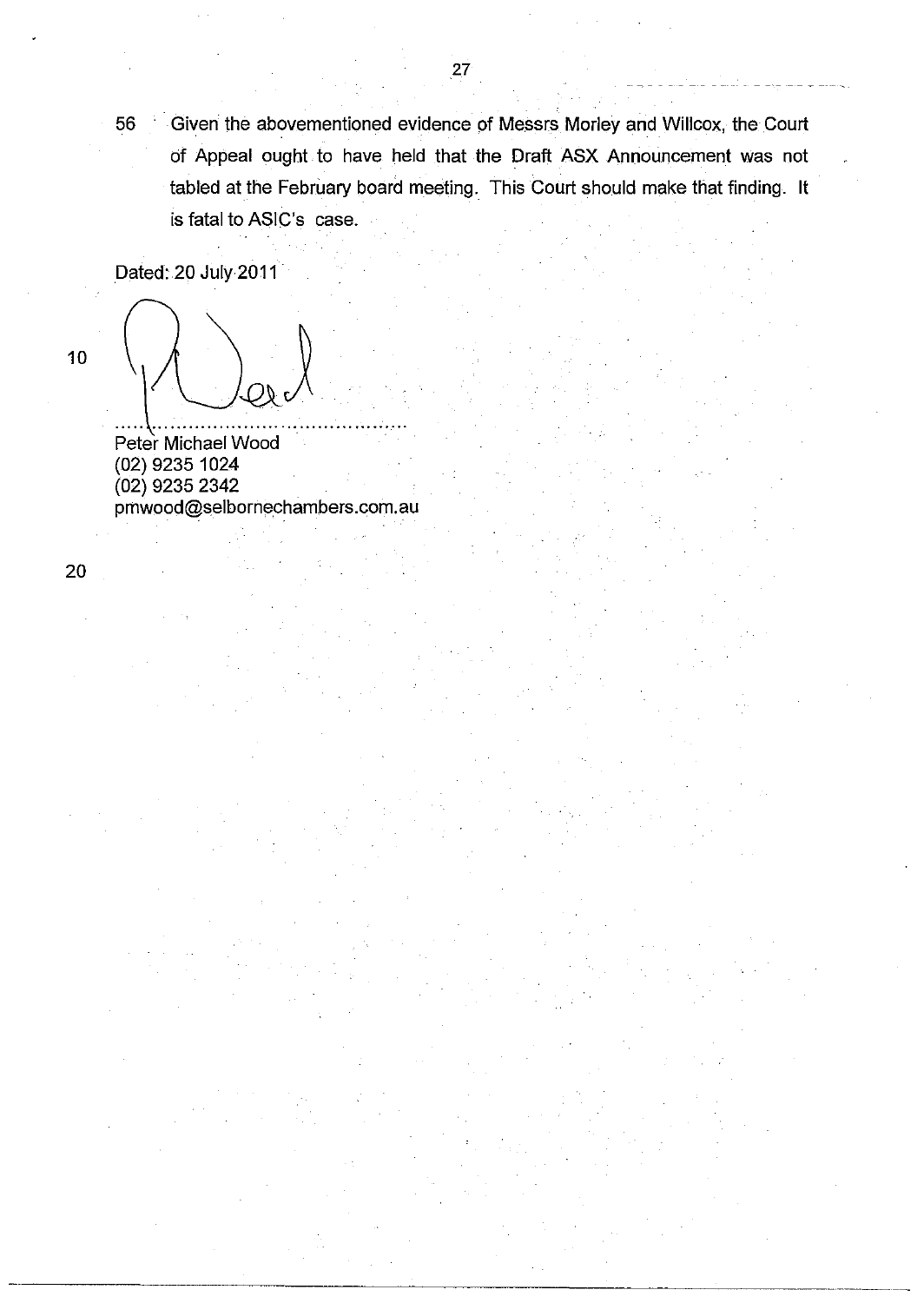# **ANNEXURE**

### Comparison between "Draft ASX Announcement" and "Final ASX Release"

#### Legally privileged and confidential for legal advice only

**Draft news release 16-1-4 February 2001** 

#### James Hardie resolves its Asbestos Liability Favourably for Claimants and Shareholders

James Hardie Industries Limited (JHIL) announced today that it had established a foundation to compensate sufferers of asbestos-related diseases with claims against two former James Hardie subsidiaries the company and fund medical research aimed at finding cures for these diseases.

The Medical Research and Compensation Foundation (MRCFFoundation), to be chaired by Sir Llewellyn Edwards, will be completely independent of JHIL and will commence operation with assets of \$293284 million.

The Foundation haswill-have sufficient funds to meet all legitimate compensation claims anticipated from people injured by asbestos products that were manufactured in the past by two former subsidiaries of JHIL.

JHIL CEO, Mr Peter Macdonald said that the establishment of a fully-funded Foundation provided certainty for both claimants and shareholdersthe-best-resolution for all stakeholders.

"The establishment of the Medical Research and Compensation Foundation provides certainty for people with a legitimate claim against the former James Hardie companies which manufactured asbestos products," Mr Macdonald said.

"The Foundation will concentrate on managing its substantial assets for the benefit of claimants. Its establishment has effectively resolved James Hardie's asbestos liability and this will allow management to focus entirely on growing the companysolely on asbestos for the benefit of elaimants allowing, James Hardie to pursue its very exciting growth prospects for the benefit of shareholders."

A separate fund of \$3 million has also been granted to the Foundationset aside for scientific and medical research aimed at finding treatments and cures for asbestos diseases.

The \$293284 million assets ofvested into the Foundation includes a portfolios of long term securitiescommonly traded shares, a substantial cash reserve, properties which earn rent and insurance policies which cover various IYoes of claims, including all workers compensation claims.

Fund manager, Towers Perrin has been appointed to advise the Foundation on itsmanage the Foundation's investments, which will generate investment income and capital growth.

In establishing the Foundation, James Hardie sought expert advice from a number of firms, including actuaries Trowbridge, Access Economics and PricewaterhouseCoopers, Access Economics and the actuarial firm, Trowbridge. With  $t$ This advice, supplementinged the company's long experience in the area of asbestos, the directors of JHILand formed the basis of determineding the level of funding required by the Foundationto meet all future claims.